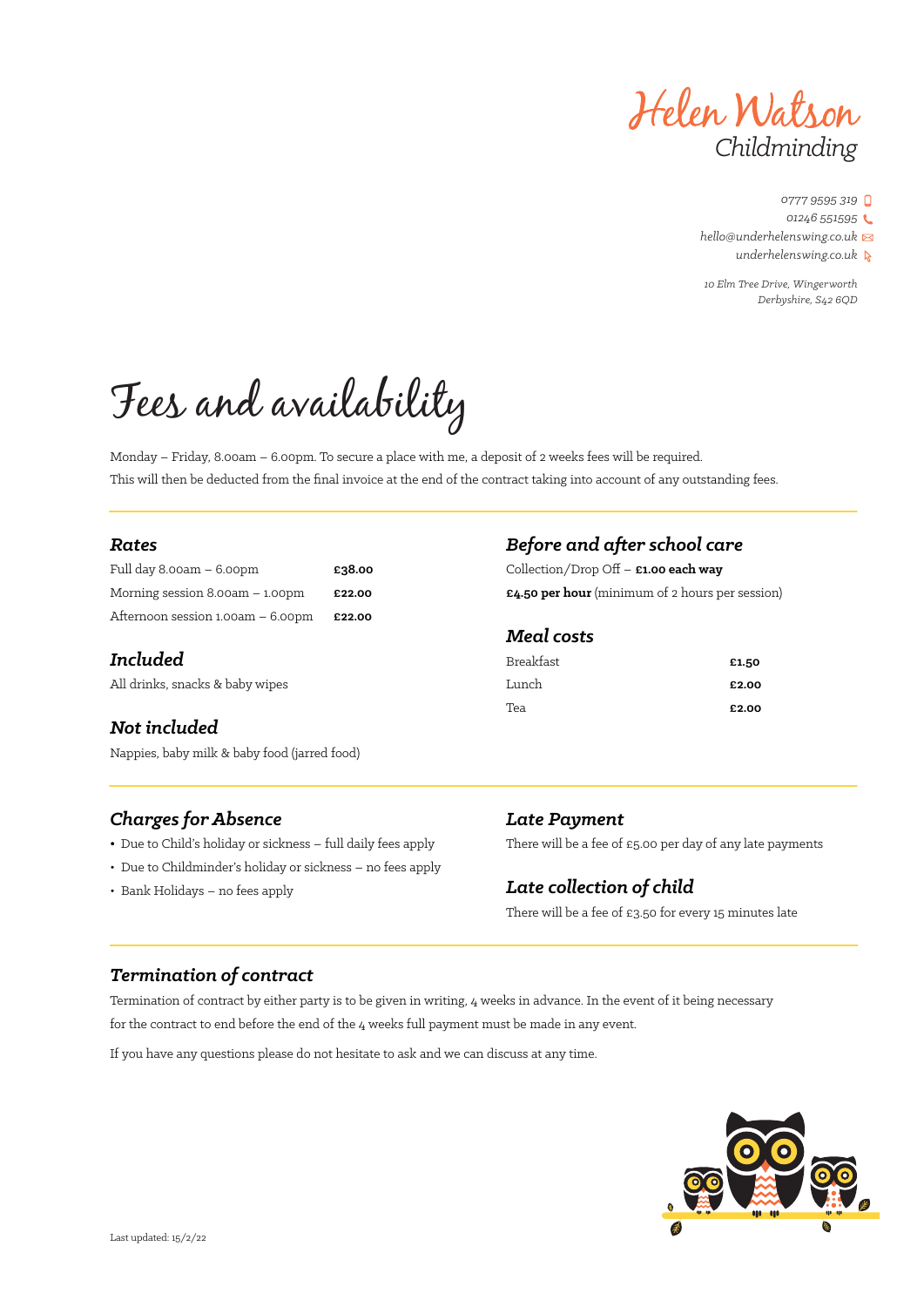Helen Watson *Childminding*

*10 Elm Tree Drive, Wingerworth Derbyshire, S42 6QD*

Admissions Policy

As a Childminder I am authorised by Ofsted to care for children in my setting. I am restricted to the number of children I care for dependant on their age.

I am able to care for three children in the early years group aged 0-5, not more than one of these children must be under 1 year of age. I can then care for a further three children aged 5-8 who are in full time education. These numbers are at any one time. Children aged 4 & 5 years, who are in full time education will be allocated to the 5-8 age group as long as they have started full time education.

I will not discriminate against any baby or child and their families with regards to religion, sex, ethnicity or ability. I am happy for children with additional needs to be cared for in my setting. If your child has additional needs please discuss them with me so that together we can agree that I can offer the care they require, this would be on the basis that I could be confident in providing them with the care they need. I am unable to care for children needing one to one care or children in wheelchairs due to the restrictions in my home.

All children will be welcomed into my home, I will ask for a 4 week settling in period. This will allow you, your child and myself the time if necessary to discuss if the arrangement isn't working and the contract can then be terminated easily. It is very important to me when introducing additional children into my setting that children already in my care who are settled and happy are not affected.

If you have any questions regarding my admissions policy please do not hesitate to contact me and we can discuss.

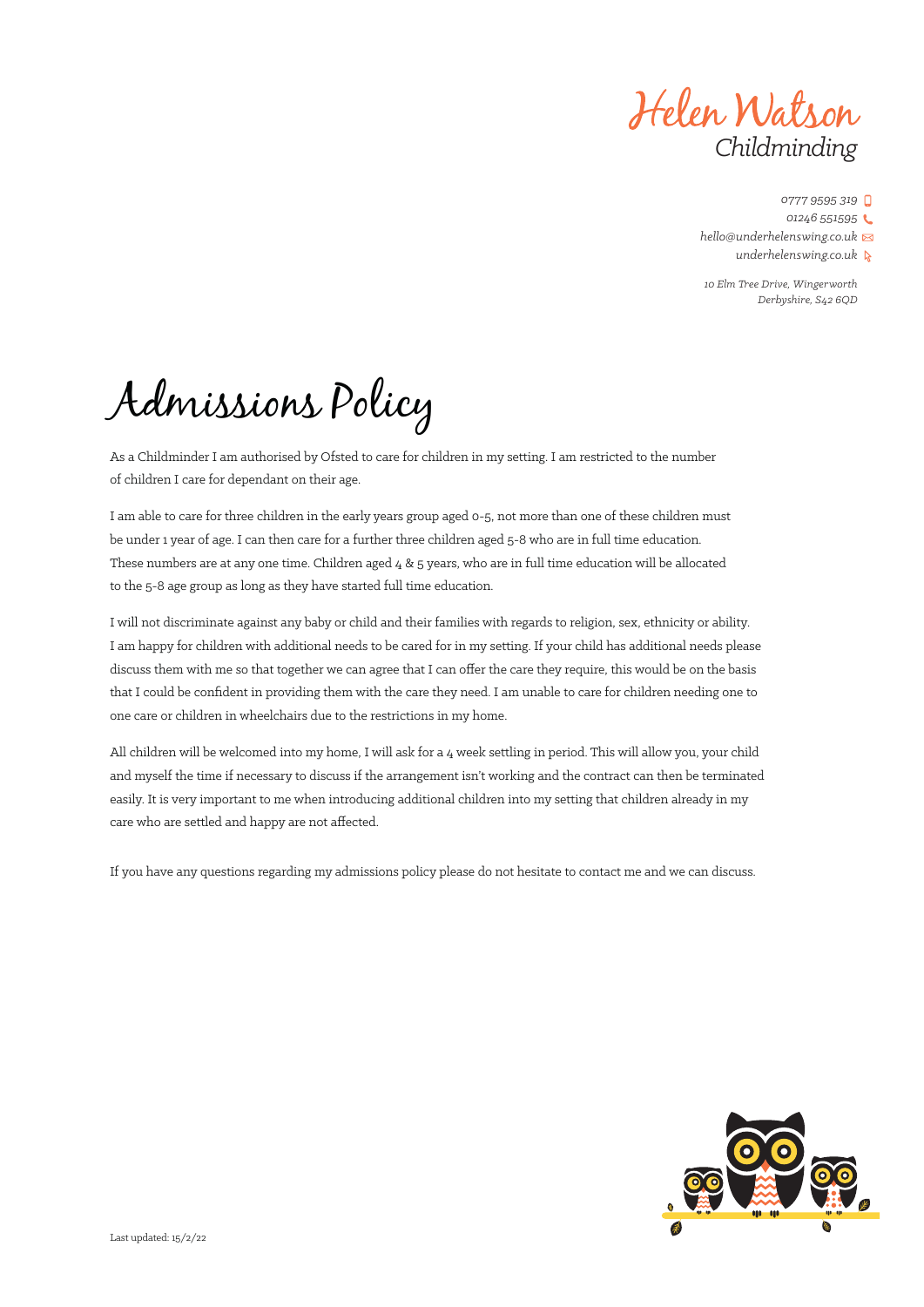Helen Watson *Childminding*

*10 Elm Tree Drive, Wingerworth Derbyshire, S42 6QD*

# Safegaurding - Child Protection Policy

It is the policy of my childcare setting to provide a caring, positive, safe and stimulating environment that promotes the social, physical and moral development of the individual child and support children's learning and development.

### **I will ensure that all children in my care are kept as safe as possible by:**

- Minimising risks and providing a safe environment
- Ensuring any concerns about a child are followed up in the right way.
- Working with parents, carers and other agencies to ensure appropriate action is taken.

### **There are three main elements to my safeguarding policy:**

- 1. **Prevention** I provide a safe environment and keep my training and knowledge up to date
- 2. **Have a child centred approach** based on understanding children's needs and views and putting these needs first, listening to their voice.
- 3. **Protection** by following clear agreed procedures: Sharing concerns, recording concerns and acting on them. I will ensure that anyone 16 yrs or over, who are living in my home, are DBS checked. (If I work with any other person I will ensure that: before appointment they are vetted and have DBS checks, induction and on-going training is in place regarding safeguarding, managing behaviour strategies and staff behaviour/code of conduct policies).

Safeguarding action may be needed to protect children from:- physical abuse, emotional abuse, sexual abuse, exploitation or neglect. I will ensure that all concerns about a child's safety or well-being, which come to my attention (or any of my family or staff/volunteers) will be followed up and dealt with as quickly and as sensitively as possible.

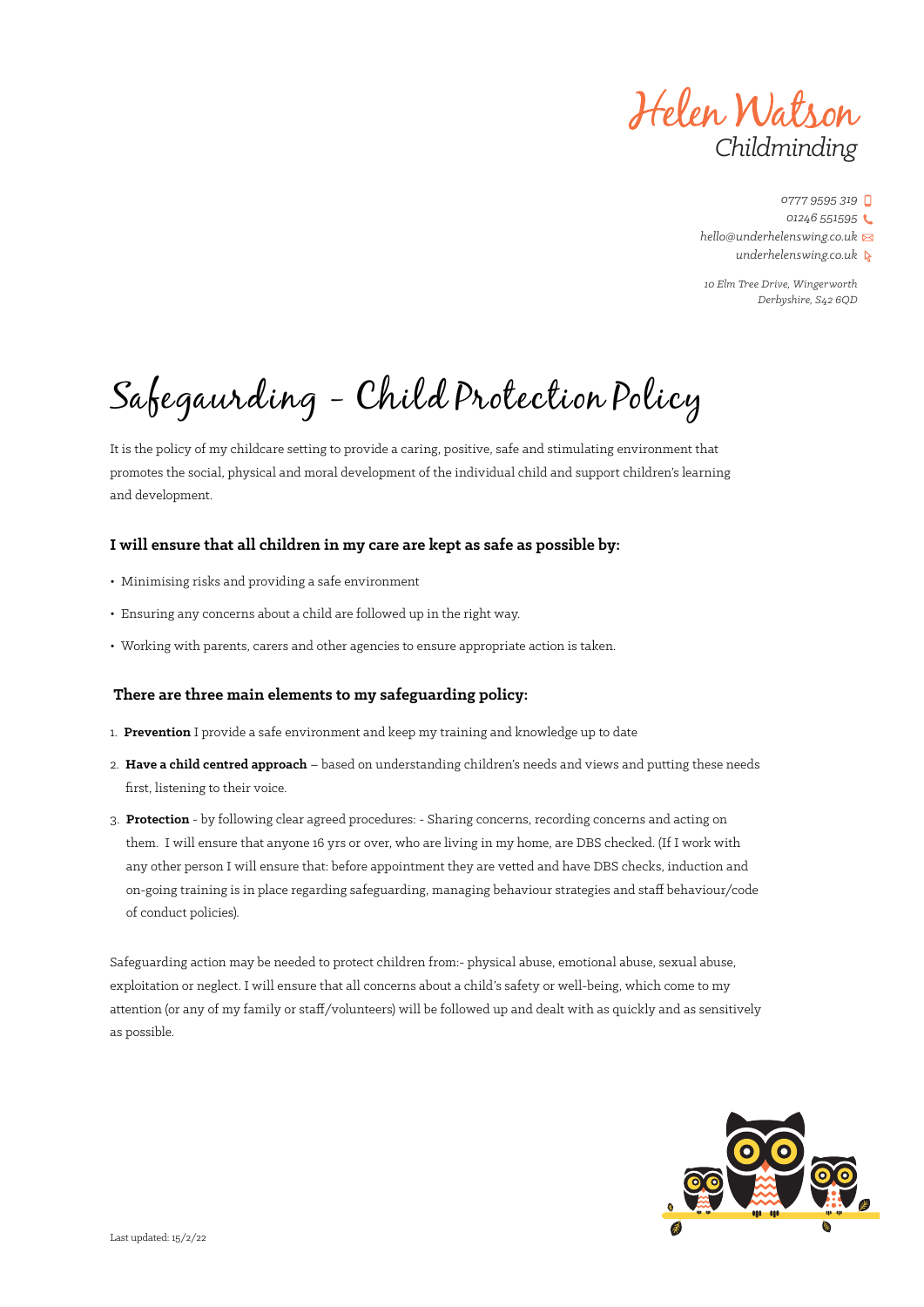

*0777 9595 319 01246 551595 hello@underhelenswing.co.uk*

*underhelenswing.co.uk*

*10 Elm Tree Drive, Wingerworth Derbyshire, S42 6QD*

### **Safeguarding definition - The DfE 'Working together to Safeguard Children' 2018 defines safeguarding as:**

- protecting children from maltreatment
- preventing impairment of children's health or development
- ensuring that children are growing up in circumstances consistent with the provision of safe and effective care
- taking action to enable all children to have the best outcomes

### **Safeguarding can also include:**

- Children's health and safety, including intimate care and first aid provision
- Children's well-being, including their mental health
- Meeting the needs of children with medical conditions
- Child behaviour policy and physical intervention
- Visits and outings policies
- Online safety and use of mobile phones and cameras policy
- Allegations made against myself or anyone living or working on the premises.
- Bullying including cyber bullying
- Child Sexual Exploitaion (CSE) as defined by working together 2018
- Children at risk of criminal exploitation (CRE) as defined by local safeguarding partnership procedures.
- Child sexual abuse within the family
- Compromised parenting, particularly in relation to babies and very young children
- Domestic abuse and teenage relationship abuse
- Drugs
- Fabricated or induced illness
- Faith abuse

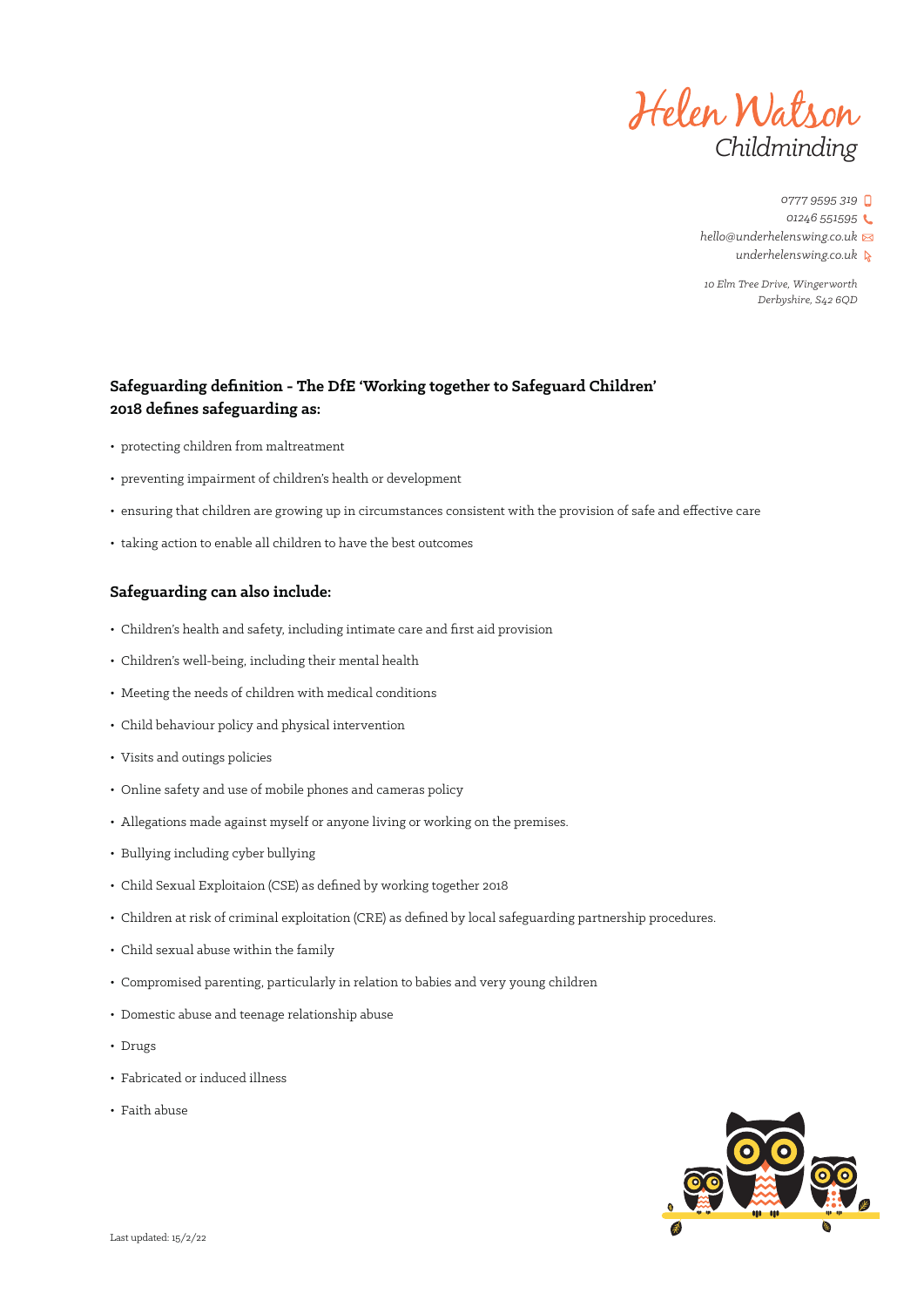

*0777 9595 319*

*01246 551595*

*hello@underhelenswing.co.uk*

*underhelenswing.co.uk*

*10 Elm Tree Drive, Wingerworth Derbyshire, S42 6QD*

- Forced marriage, Female genital mutilation (FGM) and breast ironing
- Gangs, youth violence and trafficking
- Gender based violence/violence against women and girls (VAWG)
- Hate including race hate, discrimination including LGBTQI +
- Missing children and vulnerable adults
- Online abuse/Sexting/Harassment
- Private fostering
- Preventing Radicalisation
- Substance and alcohol abuse

### **Vulnerable children - I will also be alert to the needs of children who may be particularly vulnerable to abuse this could include a child who:**

- Is disabled and has specific additional needs
- Has special educational needs
- Is a young carer
- Is showing signs of engaging in antisocial or criminal behaviour
- Is in a family circumstance presenting challenges for the child such a substance abuse, adult mental health, domestic violence and is showing early signs of abuse or neglect.

### **Child Protection Procedure**

- 1. I will be alert to the signs of abuse and neglect
- 2. I will question the behaviour of children and parents/carers and will not necessarily take what I am told at face value.
- 3. I will ask for help, depending on the circumstances of the case Advice can be sought from Starting point by contact 01629 535353 Monday to Friday (8-6).

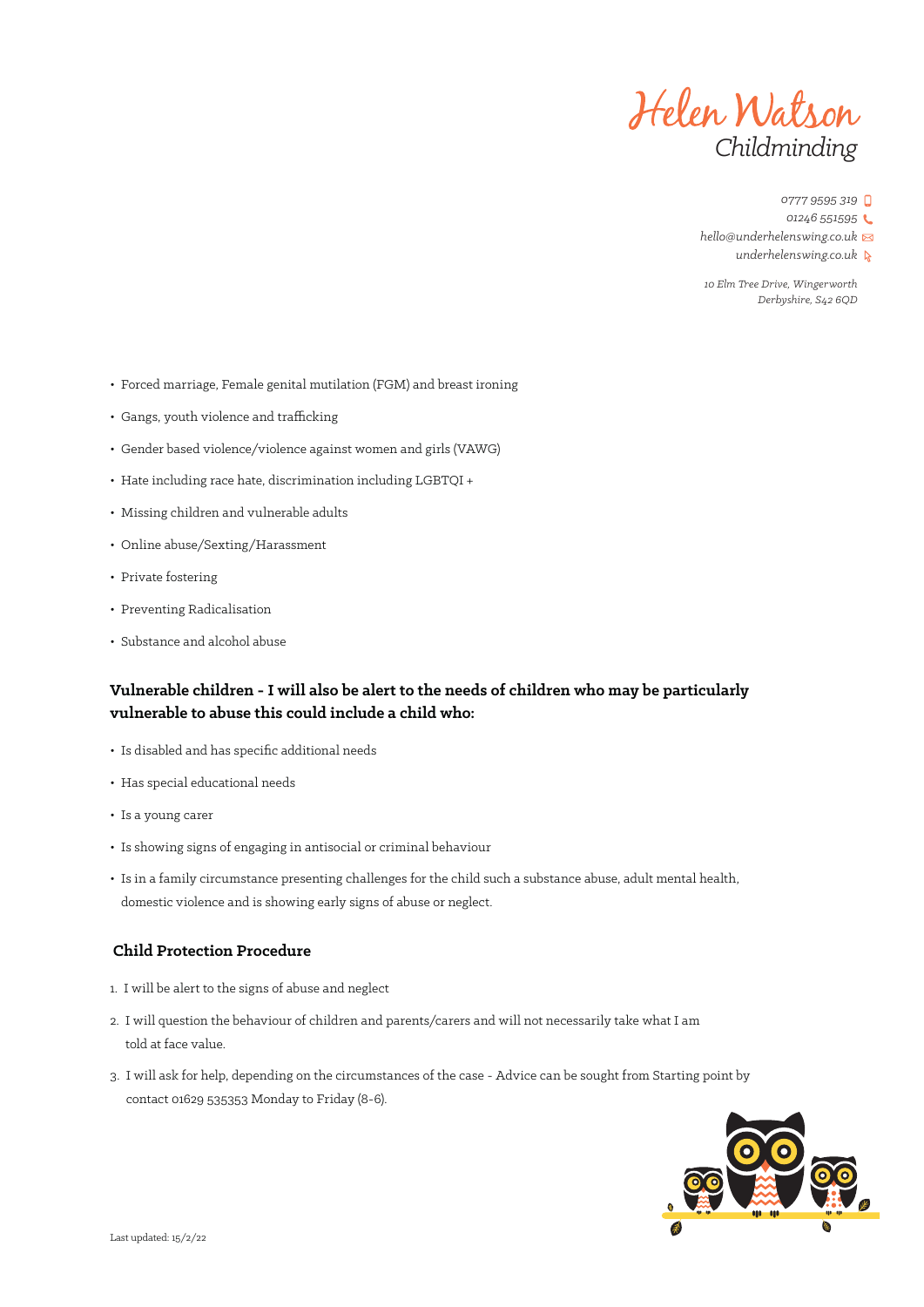

*10 Elm Tree Drive, Wingerworth Derbyshire, S42 6QD*

4. An immediate referral to DCC Starting Point or to the police, must be made if I have significant concern or suspect that a child is at risk of harm or is in immediate danger by calling 01629 533190 (or the police 999)

It will then be the role of social care and health practitioners via the Starting Point referral (and/or the police) to investigate individual cases and take further action if required.

I will record in writing, all concerns and discussions about a child's welfare, the decisions made and the reasons for my decisions. If I see further signs of potential abuse and neglect, the matter will be reported and referred again and not left.

Ofsted will be informed (0300 1231231) within 14 days of the incident and the setting's insurance company as soon as possible.

### **If a child chooses to disclose to me**

I will be sensitive at all times and take appropriate action if the child is in need of urgent attention. I will be open about the concern and make it clear to the child that I will have to tell others. I will inform parents/carers about any child protection concerns, unless doing so would put the child at further risk or if I am concerned about a real risk to myself or advised by social care or the police not to do so.

### **I will:**

- Be accessible and receptive
- Listen carefully and uncritically at the child's pace
- Take what is said seriously
- Reassure the child that they are right to tell
- Tell the child that I must pass this information on
- Make no promises
- Make a careful record of what was said
- Follow my child protection policy and report any concerns as soon as possible.

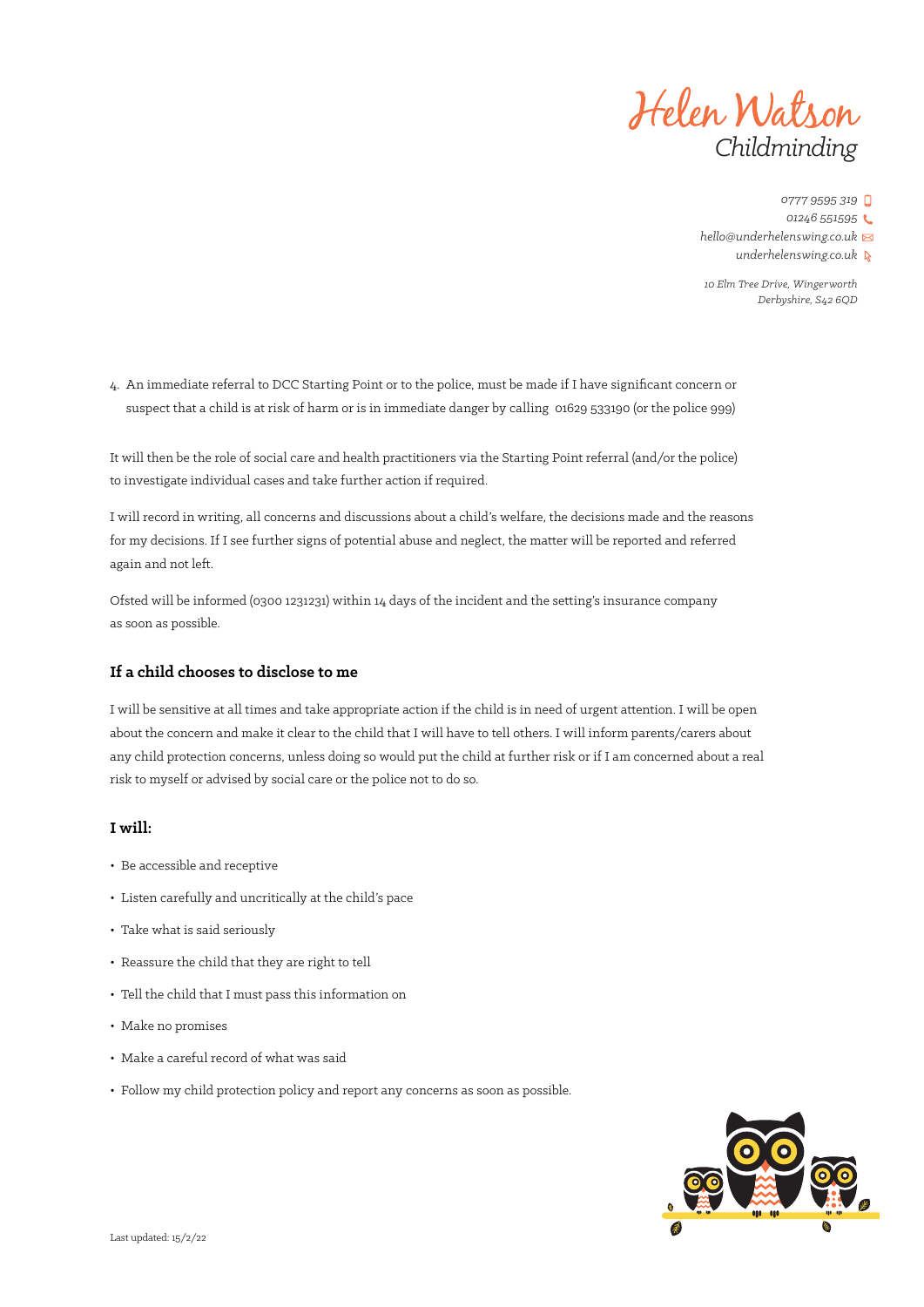

*0777 9595 319*

*01246 551595*

*hello@underhelenswing.co.uk*

*underhelenswing.co.uk*

*10 Elm Tree Drive, Wingerworth Derbyshire, S42 6QD*

### **I will never:**

- Take photographs or examine an injury
- Investigate to prove or disprove possible abuse
- Ask leading questions, make promises to children about confidentiality or keep 'secrets'
- Assume that someone else will take the necessary action
- Jump to conclusions or react with shock, anger or horror, speculate or accuse anybody
- Confront another person (adult or child) allegedly involved
- Offer opinions about what is being said, or about the person allegedly involved.
- Forget to record what I have been told
- Fail to pass the information on to the correct person
- Ask a child to sign a written copy of the disclosure.

Prevent (Prevent Guidance 2021) and Counter Terrorism - Protecting children from the risk of radicalisatio is part of my wider safeguarding duties and I will follow any concerns up via my safeguarding procedures. I support children to build pupils' resilience to radicalisation by promoting fundamental British values and enabling them to challenge extremism. Effective practice prevents and tackles the use of derogatory language which is directed towards disabled people or is homophobic, sexist, or racist. All incidents of discrimination and racism will be logged.

Under the Equality Act 2010 the practice and principles of equality and diversity are effectively promoted in an age appropriate way. Stereotypical behaviours are routinely challenged and differences are respected.

### **I meet the requirement of this duty by:-**

- **Risk assessment** I am alert to changes in children's behaviour which could indicate that they may be in need of help or protection and report concerns via the safeguarding procedures.
- Training It is essential that I am able to identify children who may be vulnerable to radicalisation, and know what to do when they are identified and have attended appropriate training)
- IT policies –I am aware of the risks posed by the online activity of extremist and terrorist groups and how to manage access to the internet at my setting.

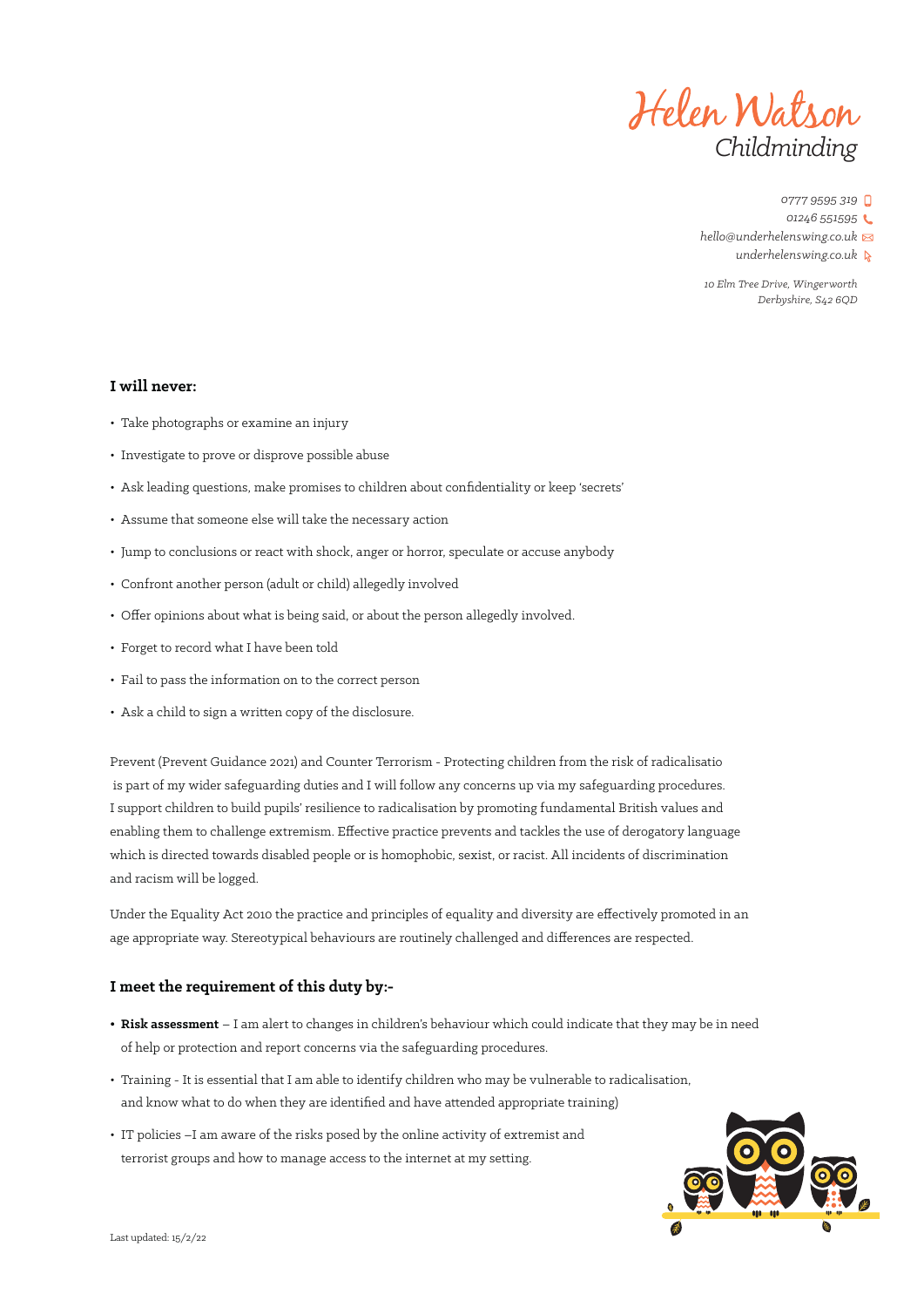

*10 Elm Tree Drive, Wingerworth Derbyshire, S42 6QD*

• Partnership working – The Prevent duty builds on existing local partnership arrangements for safeguarding and I work to build close link with parents to be able to offer support and guidance, as they are in a key position to spot signs of radicalisation.

Any indicators that there is a concern of prevent or possible extremism will result in a referral to the Derbyshire Prevent Team.

If I have a non-urgent Prevent concern I can seek advice by email from: ctp-em-prevent@derbyshire.pnn.police.uk or prevent@derbyshire.gov.uk

Derbyshire Police 101 can also route non urgent referrals through to the Prevent Team. I will follow my setting's safeguarding procedures and complete a Prevent referral form found using the following link: Prevent\_referrals\_(saferderbyshire.gov.uk)

If I have an urgent child protection concern about a child, I will contact Starting Point on 01629 533190 immediately. A Prevent related referral will then trigger triage for the Police's Prevent team and Channel (If I have children not living in Derbyshire, I will refer into the relevant social care service for that child and/or the Police Serious Violence/Carrying Knives/Offensive Weapons & Gang Culture

Bringing and carrying a knife/offensive weapon onto an early years and childcare setting premises is a criminal offence and immediate action will be taken by calling the Police.

**Peer on peer abuse** - Safeguarding issues can manifest themselves via peer-on-peer abuse (children abusing other children). This could include, but is not limited to bullying (including cyber bullying), gender-based violence/ sexual assaults and sexting etc. Any peer-on-peer abuse will be dealt with via my behaviour policy or the broader child protection procedure, as appropriate. I will also ensure that the needs of children and young people who abuse others will be considered.

Child sexual exploitation (CSE) involves exploitative situations, contexts, and relationships where young people receive something (for example food, accommodation, drugs, alcohol, gifts, money or in some cases simply affection) as a result of engaging in sexual activities. This can also be peer on peer. If I am worried about a child is at risk of CSE, I will follow my safeguarding policies and procedures, supporting the child in a sensitive manner.

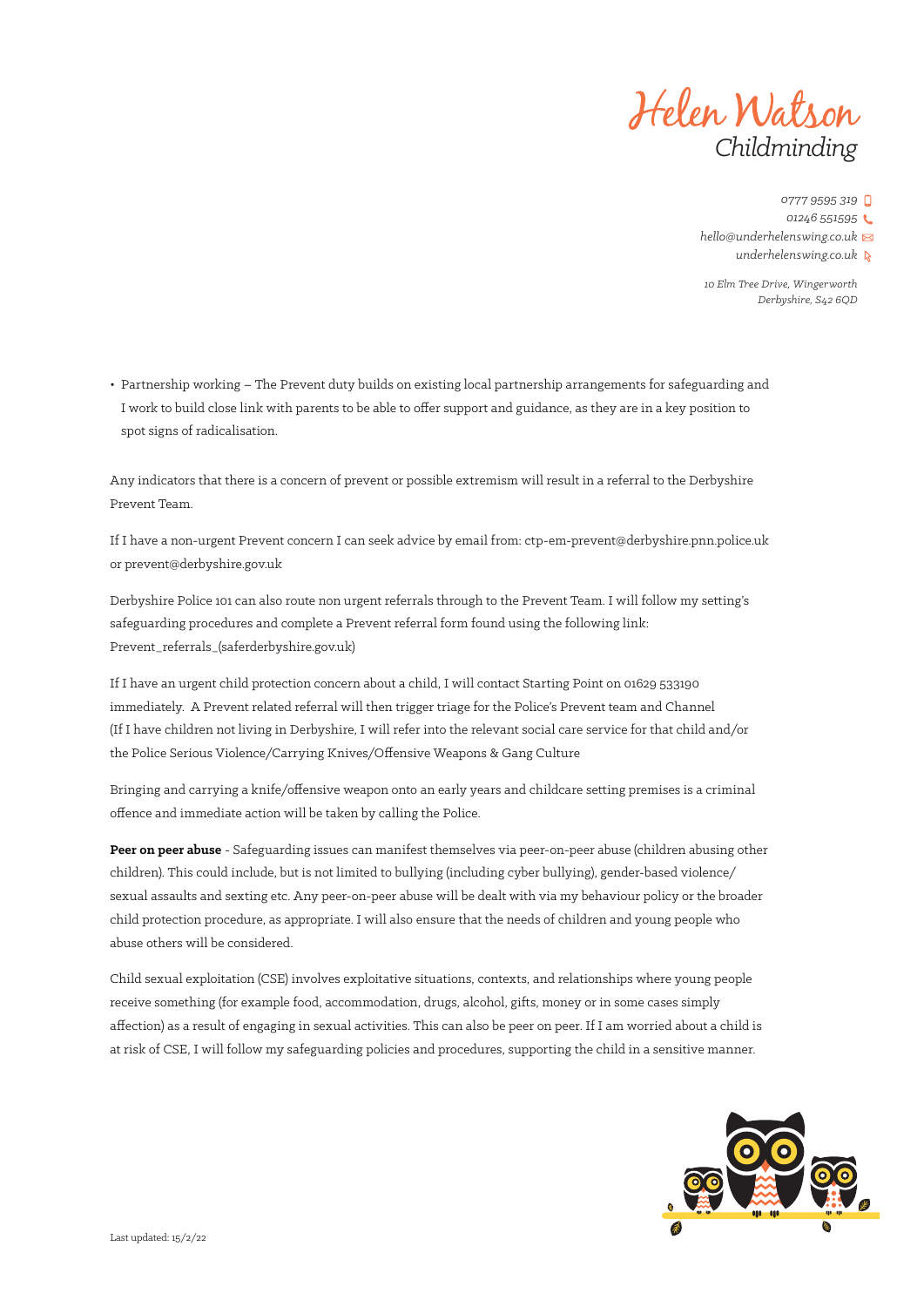

*10 Elm Tree Drive, Wingerworth Derbyshire, S42 6QD*

### **Criminal Exploitation of Children**

I will be trained to recognise signs which may indicate criminal exploitation and to identify children in my setting who may be at risk and to report this.

Criminal Exploitation is child abuse where children under 18 and older where there is a vulnerable adult are manipulated and coerced into committing crimes.

County Lines is the Police term for urban gangs exploiting young people into moving drugs from a hub, normally a large city, into other markets – suburban areas, market and coastal towns and using dedicated mobile phones lines or 'deal lines'.

## **Cuckooing is a practice where people take over a person's home and use the property to facilitate exploitation. There are different types of cuckooing:**

- Using the property to deal, store or take drugs
- Using the property to sex work
- Taking over the property as a place for them to live
- Taking over the property to financially abuse the tenant

The most common form of cuckooing is where drug dealers take over a person's home and use it to store or distribute drugs. Children living in these properties are at risk of neglect and other types of abuse.

### **Signs which may indicate criminal exploitation:**

- Persistently going missing from school or home and/or being found out of area
- Unexplained acquisition of money, clothes or mobile phones
- Excessive receipt of texts/phone calls
- Relationships with controlling/older individuals or groups
- Leaving home/care without explanation
- Suspicion of physical assault/unexplained injuries

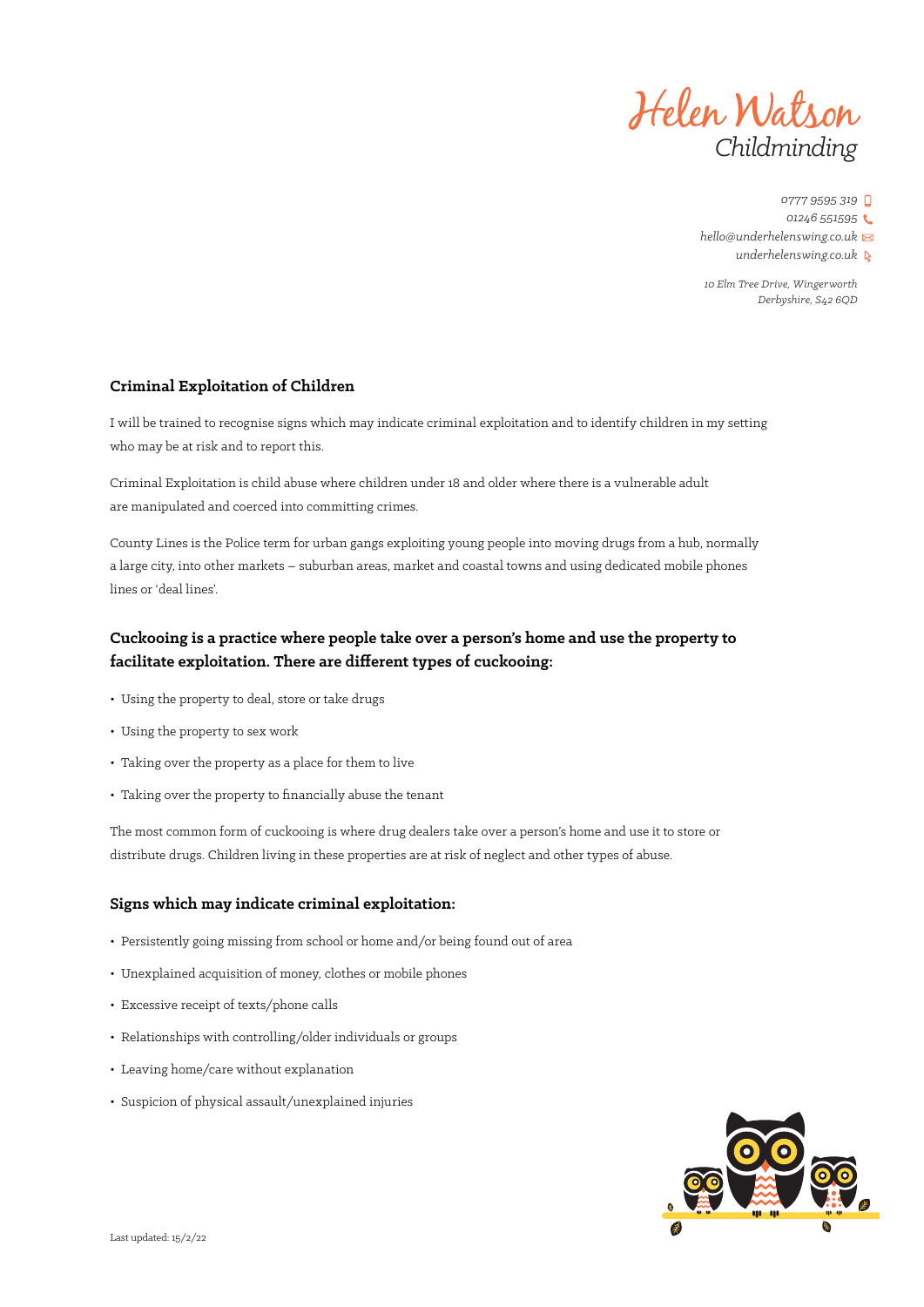

*10 Elm Tree Drive, Wingerworth Derbyshire, S42 6QD*

- Parental concerns
- Carrying weapons
- Significant decline in school results/performance
- Gang association or isolation from peers or social networks
- Self-harm or significant changes to emotional well-being

### **Forced Marriage, Honour Based Violence and Female Genital Mutilation (FGM) –**

I have a responsibility to take appropriate safeguarding action in relation to any identified or suspected case of CRE/CSE including FGM, in line with wider safeguarding frameworks. More information is available in 'Working Together to Safeguard Children'

All suspected or actual cases of FGM are a safeguarding concern in which safeguarding procedures will be followed. This will include a referral to the Police. I f I am concerned about a child I will then refer to Children's services. This will also apply to suspicions of a child being subject to threats of or honour based violence.

The Crown Prosecution Service describes Honour Based Violence (HBV) as a 'crime or incident which has or may have been committed to protect or defend the honour of the family or community'. Honour can be the motivation, excuse, or justification behind a range of violent acts against women and girls.

It is illegal in the UK to subject a girl or woman to female genital mutilation (FGM), to take a child abroad to undergo FGM or for any person to advise, help or force a girl to inflict FGM on herself. It is also an offence to fail to protect a girl from the risk of FGM. All suspected or actual cases of FGM are a safeguarding concern and the safeguarding procedures must be followed; this will include a referral to the Police. HBV is no specific offence but covers a range of violent acts against women that are covered by other legislation.

Any information that a girl or young woman is at risk of or has undergone FGM or involved in HBV must result in a referral to Children's Social Care; this is a legal duty.

- If I am worried about a child (or adult) who is at risk of FGM or has had FGM or involved in HBV, I will follow my safeguarding policies and procedures, supporting the child in a sensitive manner.
- I will not however approach the child's family or those with influence within the community, in advance of any enquiries by the police, adult or children's social care.

Reporting this is a legal duty and further information and resources can be sought from the Derby and Derbyshire Safeguarding Children Partnership website ddscp.org.uk

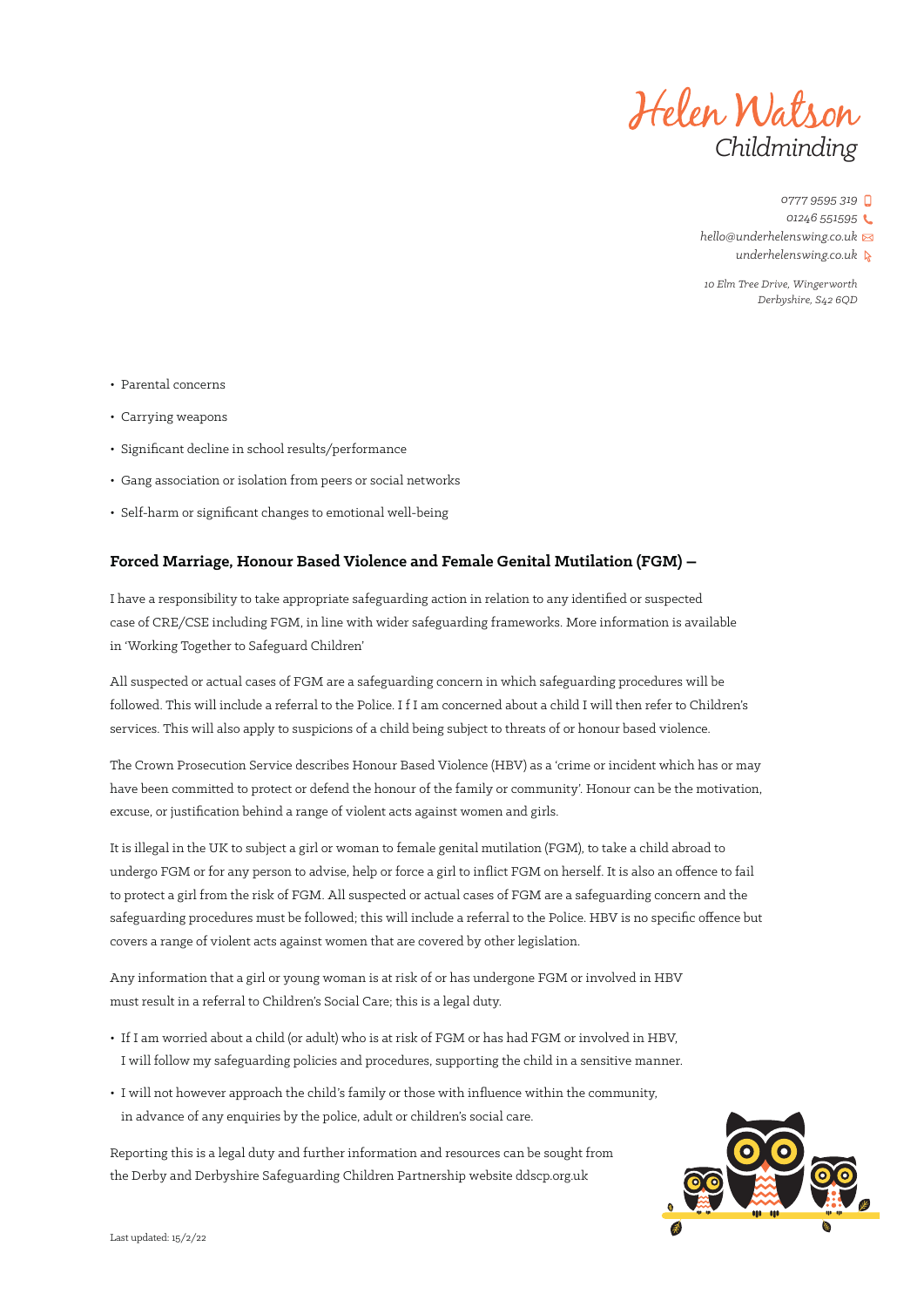

*10 Elm Tree Drive, Wingerworth Derbyshire, S42 6QD*

### **Important Contacts**

Call Derbyshire/Starting Point – 01629 533190 (24/7, 365 days a year, Derbyshire contact and referral service for concerns that a child/adult over 18 is suffering or at risk of significant harm

All other requests for support and their families use an online referral form www.derbyshire.gov.uk/startingpoint

Starting point professional advice line – 01629 535353

LADO Derby & Derbyshire (Local Authority Designated Officer – allegations against staff, volunteers, carers)

Professional.Allegations@derbyshire.gov.uk

https://www.ddscp.org.uk/staff-and-volunteers/info-and-resources/allegations/

Cyber Crime – www.saferderbyshire.gov.uk/cyberchoices

Prevent – Prevent referral in Derby & Derbyshire follow the referral pathway for a child, www.saferderbyshire. gov.uk/preventreferral

Lead Officer for Prevent at Derbyshire County Council – DCC Prevent Lead 01629 538473

### **My main neighbouring Local Authorities for any concern about a suspected harm or risk of harm to a child are:**

Nottinghamshire 0300 500 8080

Derby City 01332 621172

Leicestershire 0116 305 005

Staffordshire 0800 131 3126

Cheshire East 0300 123 5012

Tameside 0161 342 4101

South Yorkshire 0130 273 7777

I will attend safeguarding training every two years, and refresh my knowledge and skills at least annually.

If you have any questions, please do not hesitate to speak to me.

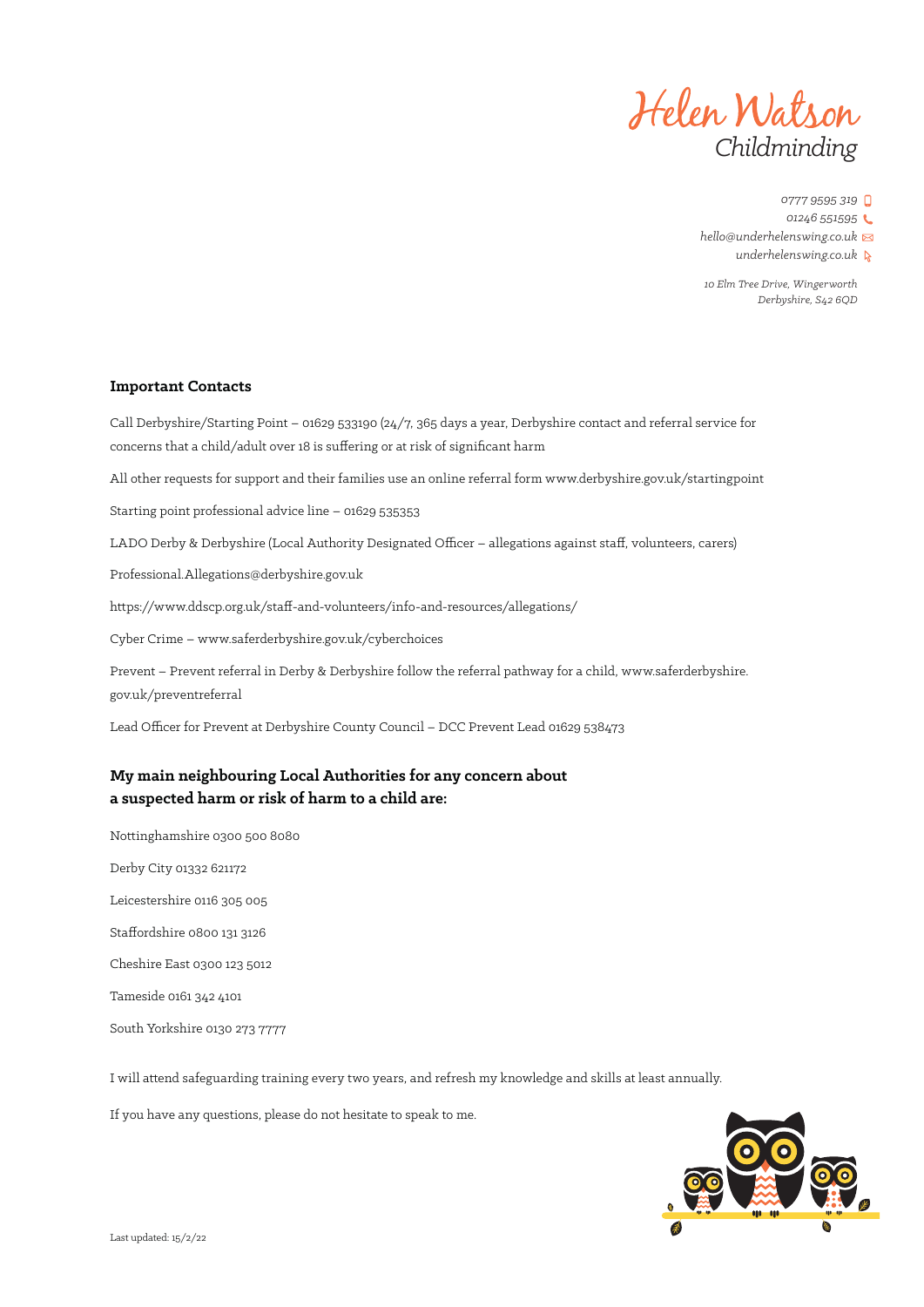Helen Watson *Childminding*

*10 Elm Tree Drive, Wingerworth Derbyshire, S42 6QD*

# Allegations of Abuse against a Childminder

As a Childminder working alone I am vulnerable to of abuse being made against me and therefore have to take the following precautions to ensure that my family and I are protected:-

- All members in my household over the age of 16 have an enhanced DBS clearance.
- Recording every accident/incident that happens while children are in my care. Having conversations with the parents and asking them to sign my record.
- Making note of any marks/bruises on children when they arrive and asking parents to let me know of any accidents that may have occurred outside my care.
- Ensuring that children are supervised at all times.
- Keeping accurate records of all children and keep daily diaries for parents to have access to at all times.
- Ensuring when possible that any work done on the house is done in time when not caring for children unless this is necessary for health and safety reasons.

In the unfortunate event of any allegations made I will take the steps below in order to get professional advice and support.

### **Contact:**

Local authority designated officer (LADO): 01629 533190 Legal advice line – operated by Pacey: 0808 178 0332 Ofsted: 0300 123 1231

I will keep a record of any related incidents, conversations along with times and dates. I will ask any witnesses to give statements if applicable and for them to provide their names and contact details in the event the local authority may wish to get in contact with them.

If you have any questions please do not hesitate to speak to me.

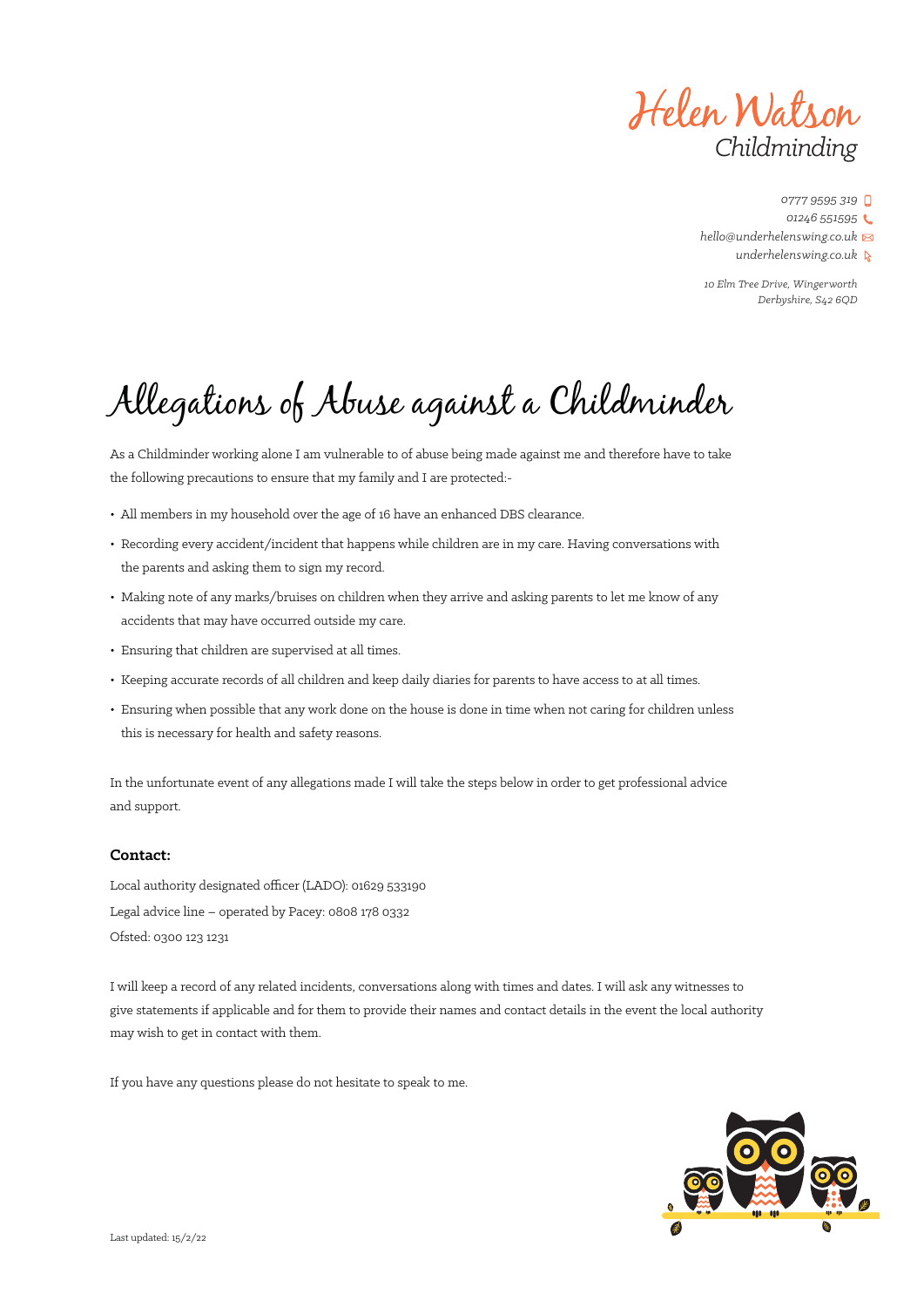Helen Watson *Childminding*

*10 Elm Tree Drive, Wingerworth Derbyshire, S42 6QD*

Complaints Procedure

I endeavour to provide a caring and happy learning environment. I hope that you and your child(ren) are happy with the care I provide. If for any reasons you do have concerns or are not happy with the care I provide please let me know and hopefully I can solve the concerns you may have. If it is something you would prefer to discuss without your child being present I am happy to arrange an evening or week end appointment so that we can have the time to talk about your concerns.

If you feel unable to talk to me directly and feel more comfortable putting your concerns in writing then please do so, addressed to myself and I will respond within 28 days of receipt.

There may be times when concerns you may have are not able to be resolved directly and if this is the case and you feel you would like to formalise your complaint then you should contact Ofsted Complaints and investigation unit on 0300 123 1231.

It is a requirement of Ofsted that all complaints are logged, responses recorded and any action taken is noted. It maybe that upon inspection Ofsted requires to see the complaints register.

If you have any questions regarding this procedure please do not hesitate to speak to me.

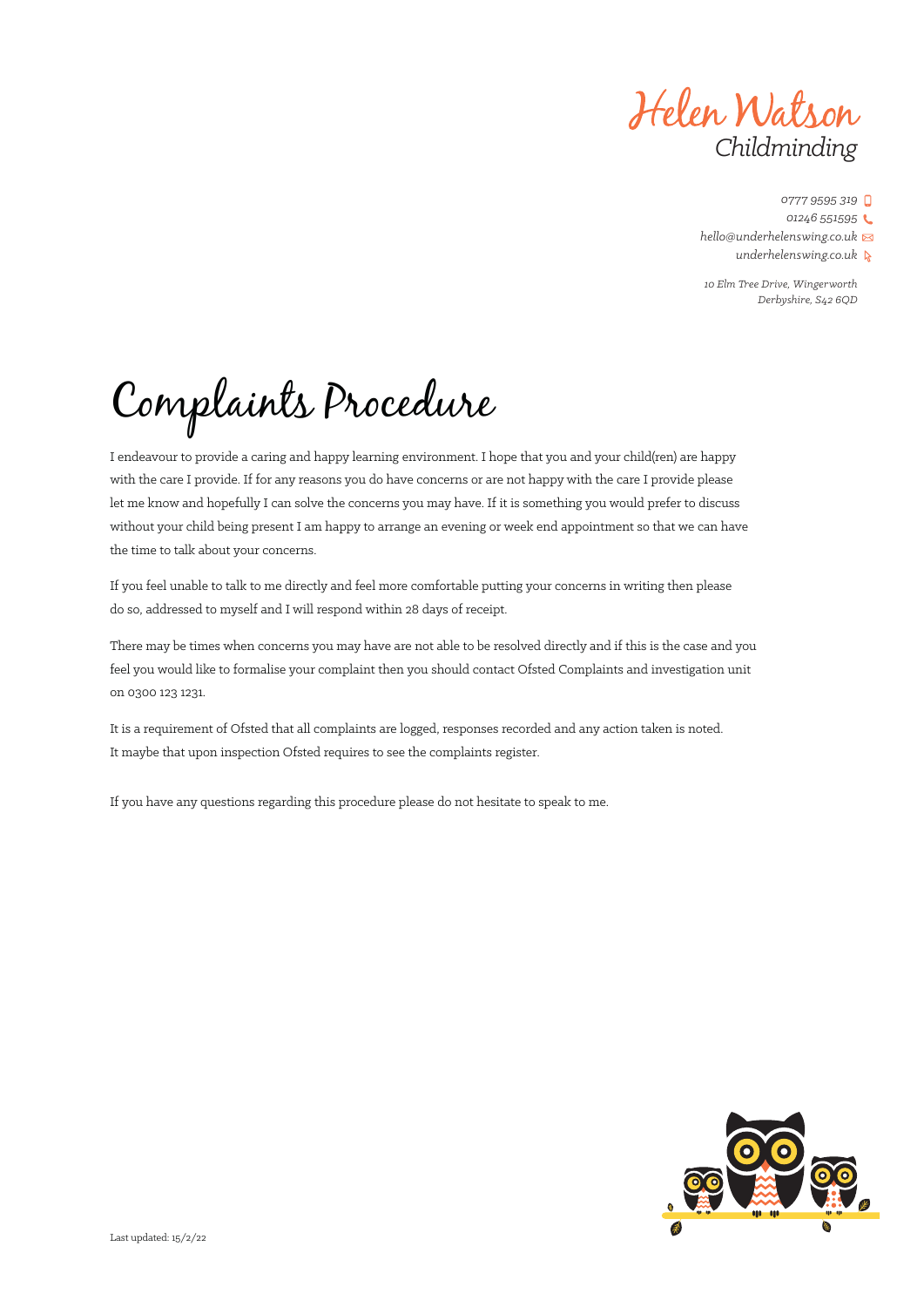Helen Watson *Childminding*

*10 Elm Tree Drive, Wingerworth Derbyshire, S42 6QD*

# Dropping Off and Collection Policy

Please could I ask that you let me know if you require to drop off or collect your child at different times to the agreed contracted times. If I am not aware of any additional care it maybe that I am unable to care for your child. Likewise as a sole Childminder I will be doing both school drop offs and collections and therefore if you are late in a morning for example I may not be at home. It is important that your child knows routine and they will be aware of when you should be arriving to collect them. To avoid upset it is important that we work together to achieve suitable times that work for everyone.

### **Collection**

Please ensure that your child(ren) is collected at the agreed contracted time. I will only release children to authorised people who have been nominated by you as parents/guardians, I will ask for you to provide a list of people who may collect your child. In order for me to be sure that the person collecting your child is the person you have given permission to collect, I will ask for a password system so that I can be confident your child is being collected by the right person. This password can be arranged when the contract begins or when the time comes whichever is convenient, please discuss this method of collection if necessary.

From time to time I understand that you may be late, if this is the case please let me know as soon as possible, I will accommodate extra care whenever possible, the earlier I am aware of it the better so that I can plan ahead. In the unlikely event when I am unable to care for your child beyond the contracted hours I will contact the persons you authorised as emergency contact when the contract began to see if they are available to collect. On such an occasion your child will be re-assured and activities and food will be provided where necessary.

If you do not arrive to collect your child within 1 hour of the agreed contracted time and no communication has been made regarding the care for your child then I will contact the persons on your emergency contacts, if no one on that list is available I will contact Derbyshire Social Services for advice.

I reserve the right to charge the appropriate additional fees applicable, please refer to my fee and availability policy.

If you have any questions regarding this please do not hesitate to speak to me.

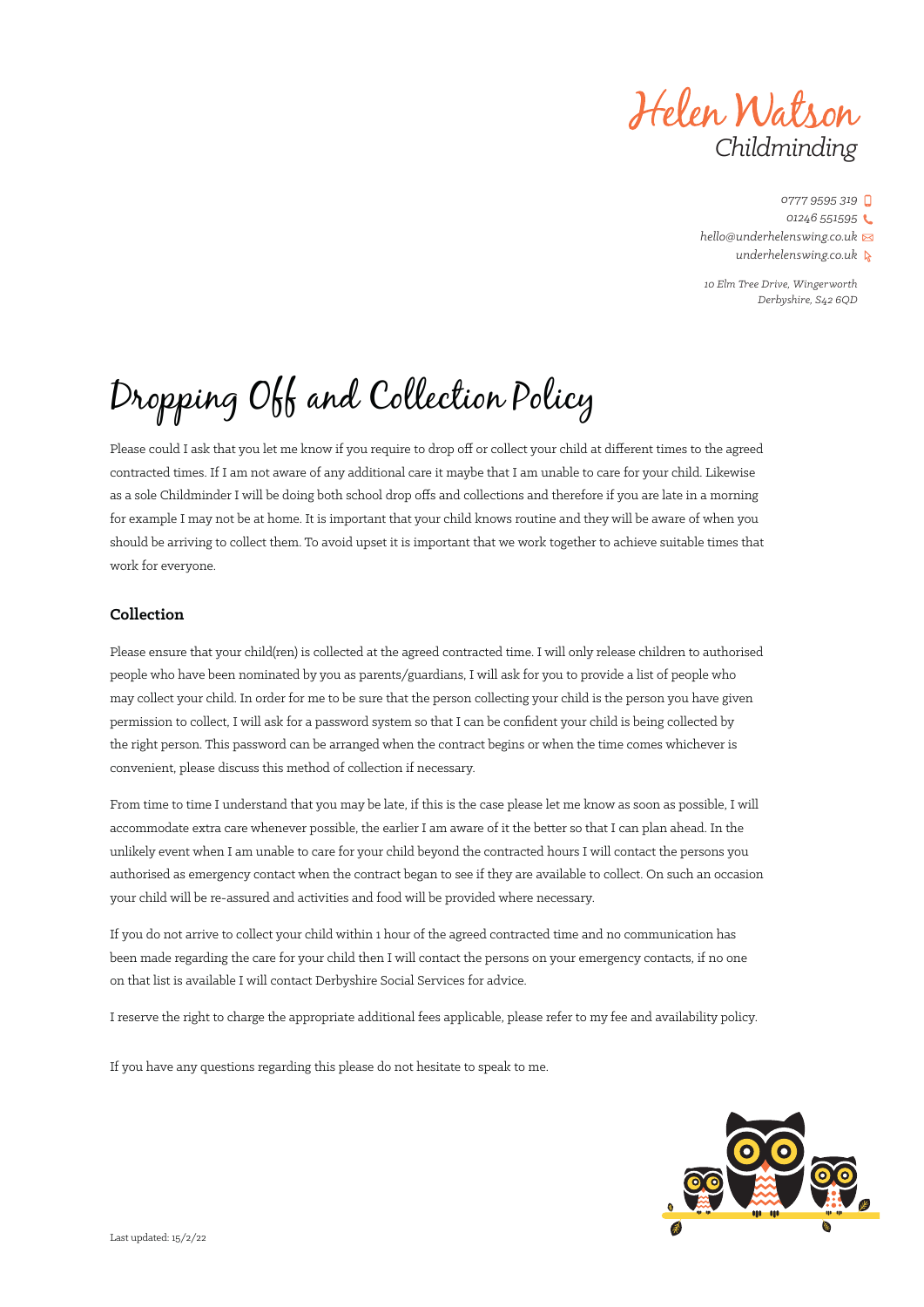Helen Watson *Childminding*

*10 Elm Tree Drive, Wingerworth Derbyshire, S42 6QD*

# Sick Child Policy

I appreciate that as a working parent you need to be able to go to work, however if your child is unwell then they will be better cared for in their own home with you their parent. I am happy to care for children with minor coughs and colds but will not care for children who are very unwell, infectious or running a high temperature. I have to go out each day to do school runs and need to consider the welfare of all the children in my care.

If your child tests positive for COVID-19, please follow the latest government guidelines.

If your child has had diarrhoea or sickness in the last twenty-four hours please do not bring them, but call and let me know. I will take children back into my care 48 hours after symptoms disappear. This is inline with the guidance set out in the Health Protection Agency document 'Infection Control in Schools and Other Child Care Settings'.

If your child becomes ill whilst in my care, I will make them as comfortable as possible, isolate them from the other children if necessary and reassure them. I will contact you immediately and continue to care for your child until you arrive.

I am happy to administer medication-please see my *Administering medication policy.*

I will contact you if one of my own children is not well, inform you of the illness/symptoms and if I am able to work. This then allows you to make an informed decision as to whether to bring your child or not.

If you have any questions or concerns with this policy please do not hesitate to speak to me.

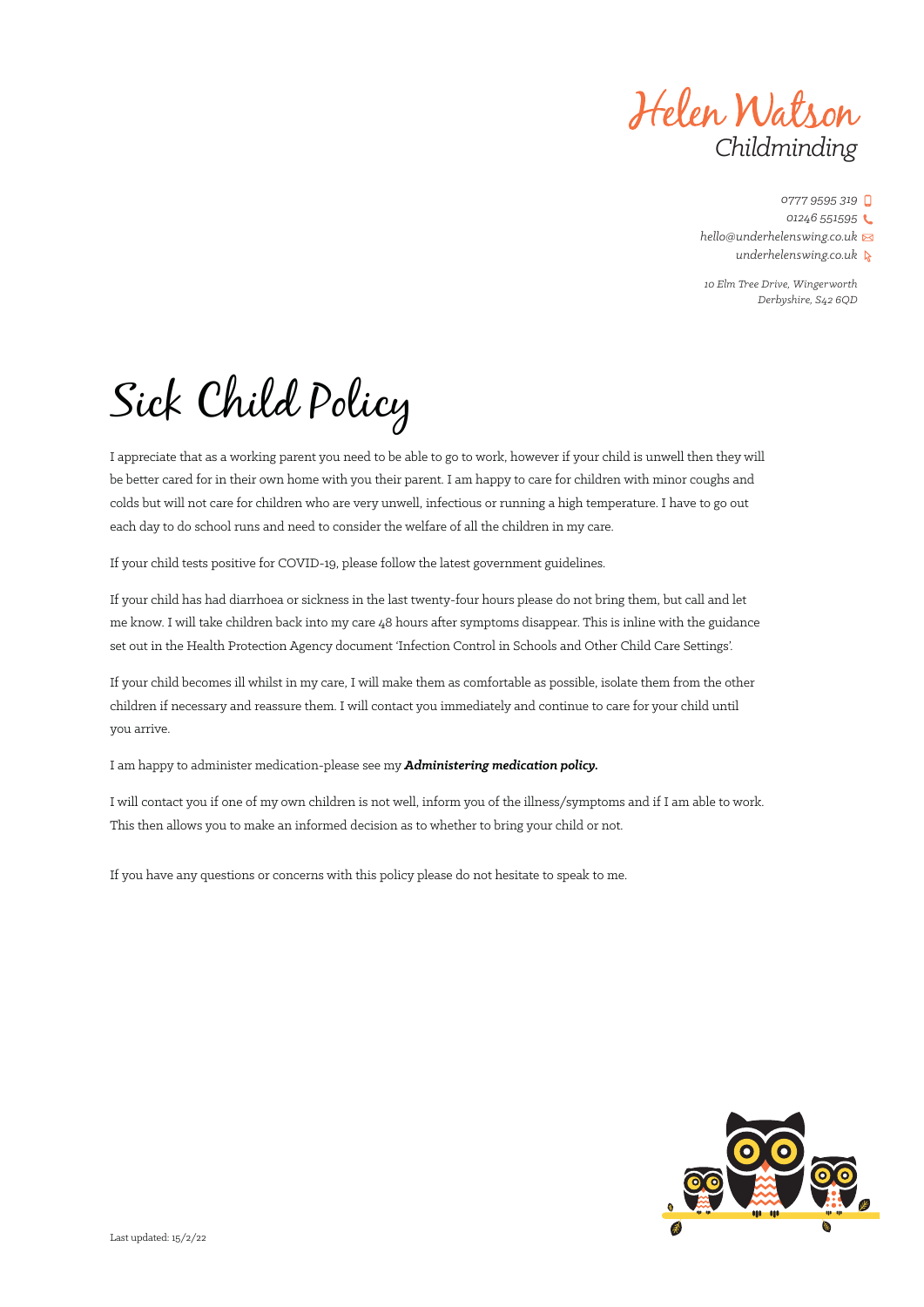Helen Watson *Childminding*

*10 Elm Tree Drive, Wingerworth Derbyshire, S42 6QD*

Administering Medication Policy

I am happy to give your child non-prescribed medication, such as Calpol or teething gel etc, but only if you have signed a parental permission form for me to do so. However, I am only allowed to give children medicine containing Aspirin and Ibuprofen when prescribed by a doctor and a separate permission form would be required for this.

This permission form will be regularly reviewed to ensure that there are no changes, for example a child may no longer be able to take some medication or may need an additional form.

In order to protect your child, you and myself, it is vital that you inform me of any medication you may have given your child before they arrive into my care. I need to know what medicine they have had, the dose and time given.

I will ensure that all medication given by me will be stored correctly, in accordance with the manufacturers guidelines and I will check that it is still within its expiry date.

If your child has a self-held medication please obtain an additional one for me to keep at my home. Older children can easily forget to bring home an inhaler. What could be a simple puff of Ventalin then turns into a major incident and a trip to the hospital. If your child has acute allergies and carries/needs an Epipen, please discuss the matter with me.

If your child needs to take medication prescribed by a doctor, please discuss this with me. I will need you to sign an additional permission form. In some cases a child on antibiotics may be asked not to attend for 2-3 days in case they react to the medication and to prevent the spread of an infection to others.

All medicine given to me to administer must be in its original bottle/container and not decanted. It must have the manufacturers guidelines on it and if a prescription medication the details from the Doctor/pharmacy.

I will record all medication administered in my book and request a parental signature at the end of each day.

If you have any concerns regarding medication please do not hesitate to discuss them with me. For further information on the steps I will take should your child become ill in may care, please see my *Sick Child Policy.*

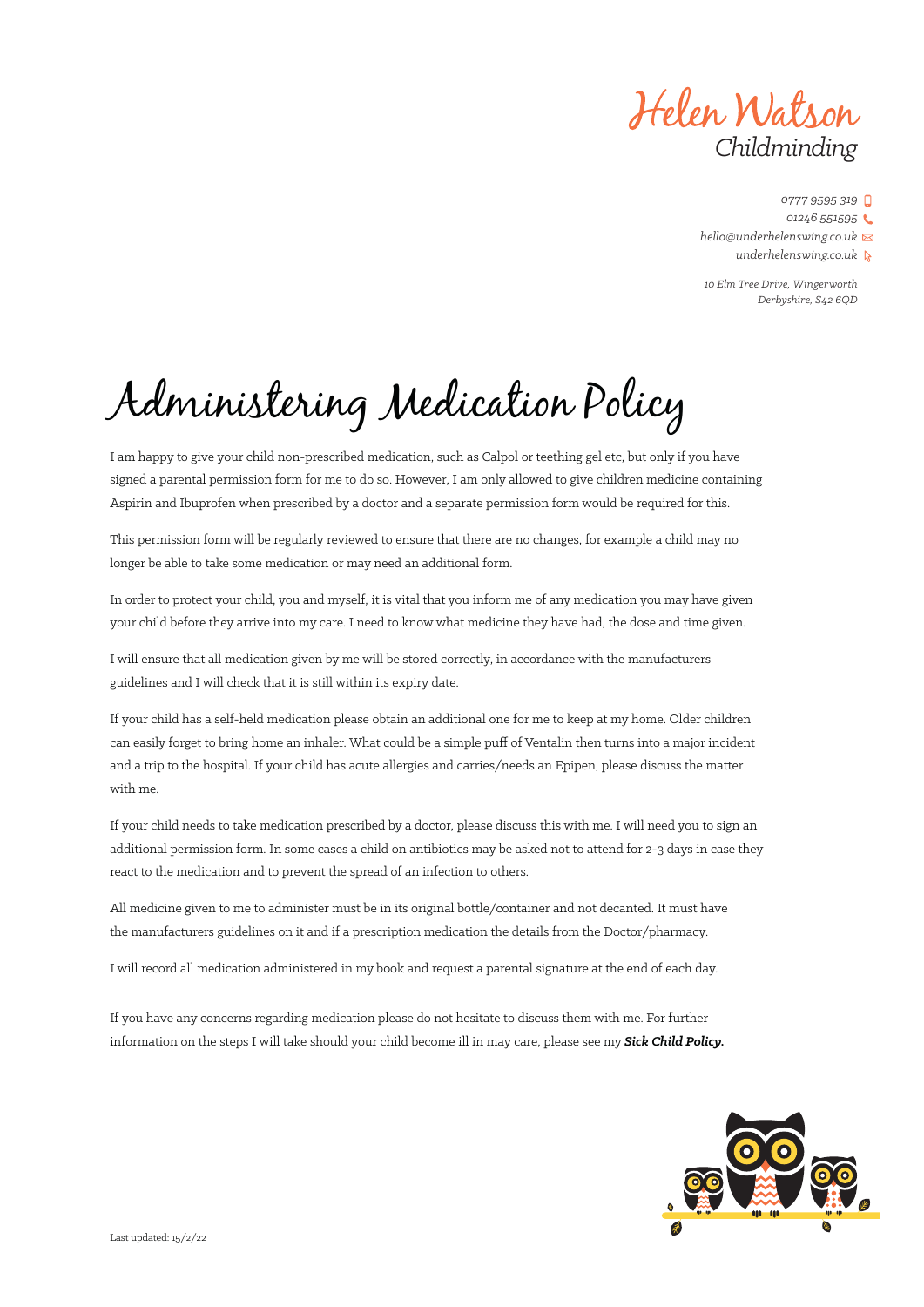Helen Watson *Childminding*

*0777 9595 319*

*01246 551595*

*hello@underhelenswing.co.uk*

*underhelenswing.co.uk*

*10 Elm Tree Drive, Wingerworth Derbyshire, S42 6QD*

# Managing Behaviour Policy

Promoting positive behaviour is very important and I do this by:

- Giving lots of praise for good behaviour
- Giving the children individual attention so they feel valued
- Setting a good example, being a good role model
- Listening to what the children have to say
- Rewarding good behaviour (choosing next activity etc)
- Giving children reward stickers for good behaviour, sharing etc.

I help the children understand my house rules, which are realistic and I am consistent in the enforcing of them. I do not give out confusing signals, Saying No means No!

I am aware of the different reasons why children misbehave and will endeavour to keep to routines so that your child feels safe and is not over tired or hungry.

However all children will misbehave at some time. I have developed several different strategies on how to deal with a child misbehaving and use different ones depending on the age/stage of ability of the child and the situation:

- **Distraction** remove the child from the situation and give them an alternative activity.
- **Ignore** depending on the situation I may ignore the bad behaviour as I feel it is being done to get a reaction.
- **Discuss with Child** If the child is able to understand I will discuss their behaviour and try and get them to appreciate the consequences of their actions on others. I inform that it is their behaviour that I do not like, not them.
- **Time Out** removing the child from the activity and sitting them quietly for a few minutes.

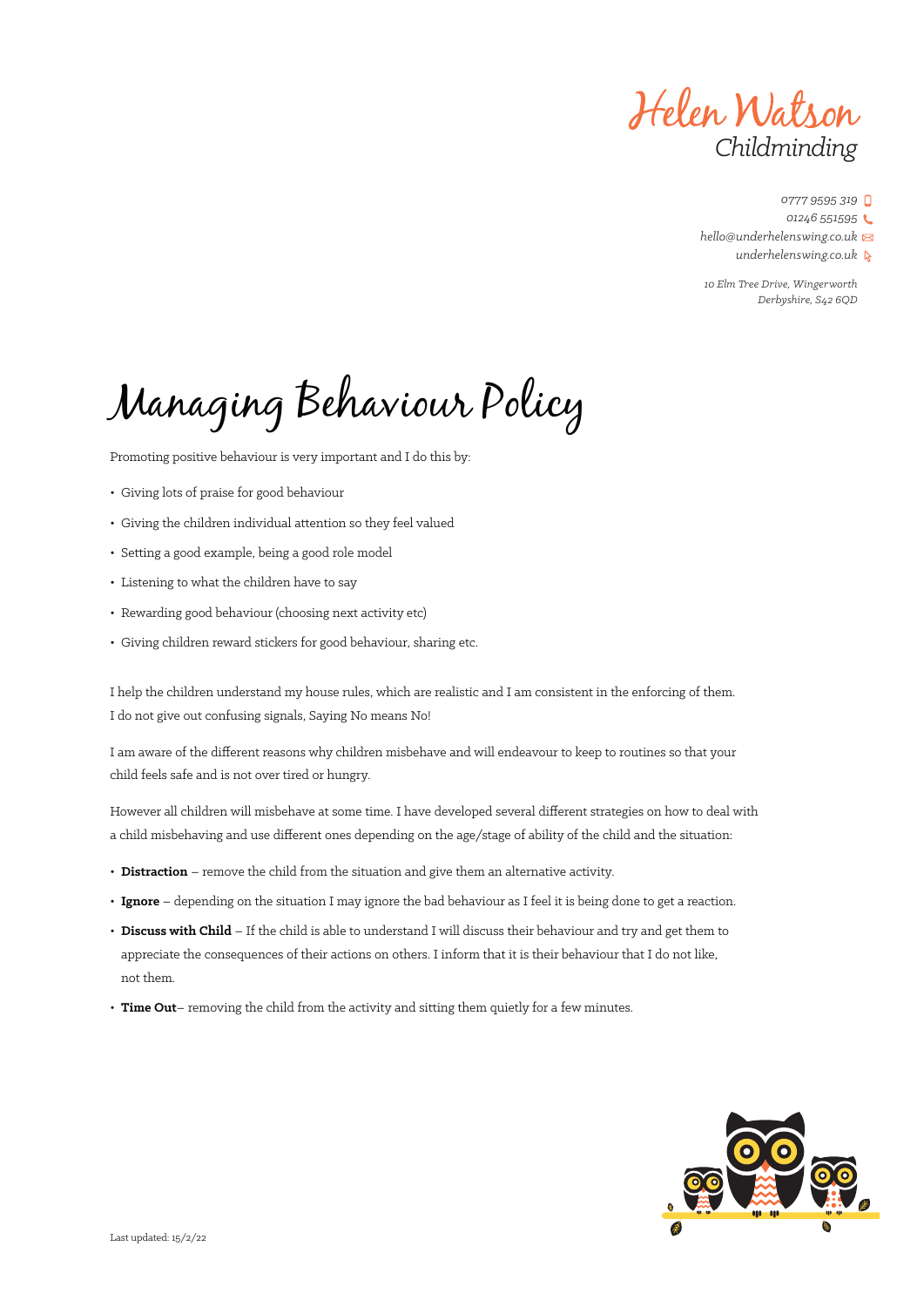

*10 Elm Tree Drive, Wingerworth Derbyshire, S42 6QD*

### **I will never smack, shake or hurt your child. I will not humiliate your child or use a 'naughty step'.**

If a child misbehaves I will let you know by either writing it in their contact book or by ringing you later after collection. Some children can become upset if the incident is retold in front of them. I will also inform you of how the matter was dealt with. In most cases the matter will not require any further action, punishing a child hours after an incident achieves nothing but confusion and upset.

If you have any concerns regarding the managing of your child's behaviour, please do not hesitate to contact me. It is important that we work together on managing behaviour in order not to confuse your child.

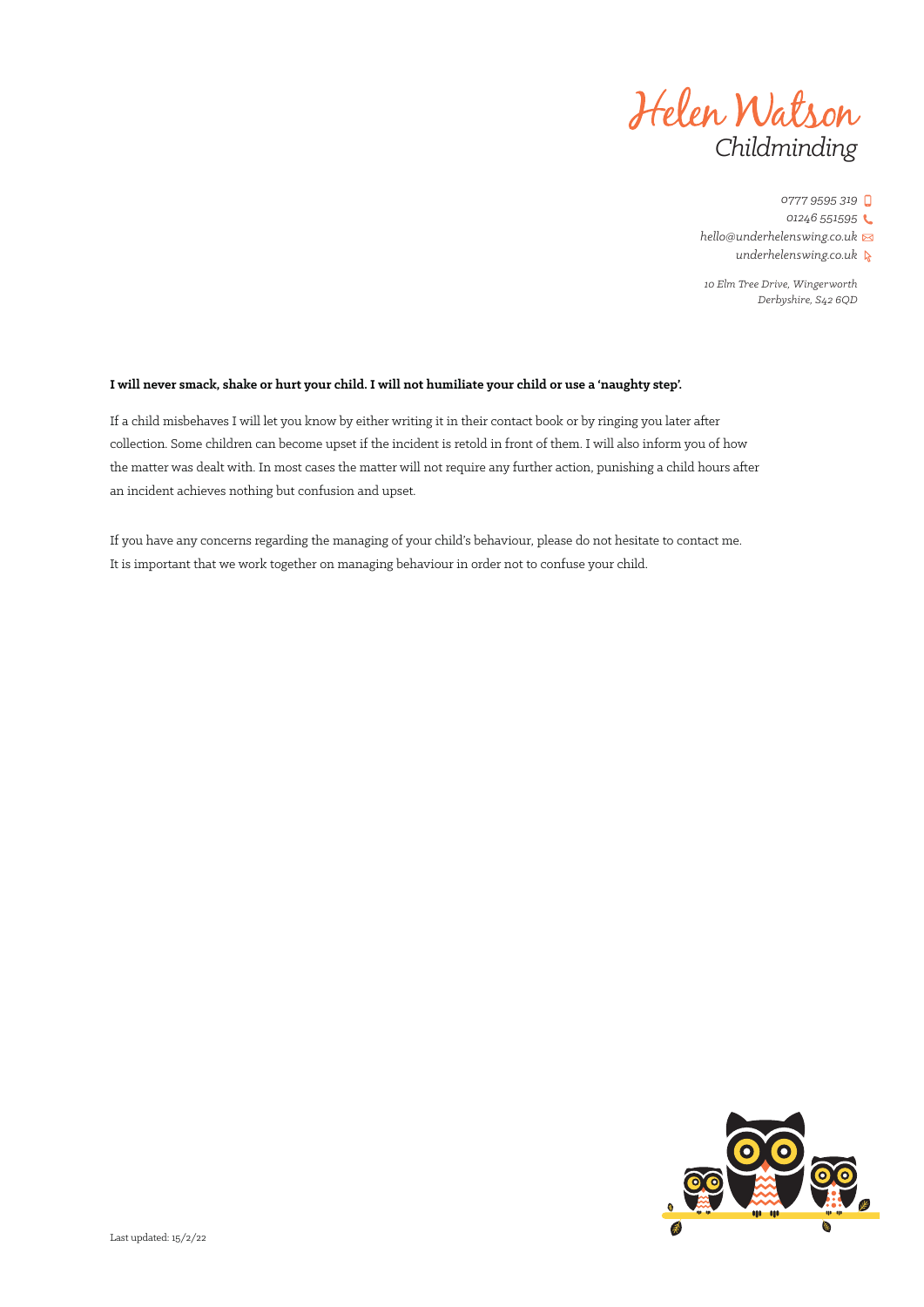Helen Watson *Childminding*

*10 Elm Tree Drive, Wingerworth Derbyshire, S42 6QD*

Health & Safety Policy

The Health and Safety of your child is very important to me and I have therefore documented the following procedures that I have in place to support this:

- All toys will be checked and cleaned regularly to ensure they are safe for your child to use. Any broken or hazardous toys will be removed immediately. Children will only be offered toys and resources that are suitable for their age/stage of development.
- I do a quick risk assessment of my home every morning before the children arrive to ensure that it is a safe environment for minded children.
- All equipment will be checked and cleaned regularly. All equipment is fitted with the correct safety harnesses to prevent accidents, for example high-chair and pushchairs.
- Car seats are checked regularly to ensure they are correctly fitted. I will never use a second hand car seat, as I do not know its history.
- My car is regularly serviced and MOT. I keep the safety locks on the back doors working. My car insurance is for Business use.
- I use safety equipment appropriate for the children in my care, i.e. stair gates, cupboard locks etc. These are checked regularly.
- I will keep my front door locked with the keys on a high shelf to prevent the children opening the door to strangers/leaving the property.
- I have procedures in place in the event of a fire (see separate policy).
- I keep my kitchen very clean, following hygiene guidelines on the storing of food, keeping the fridge at the correct temperature etc.
- I ensure that the children do not have access to any waste, the bins are emptied daily and any used nappies are wrapped and placed in the outdoor rubbish bin.
- I do not permit smoking in my home and will not take the children into any smoky environments.
- I follow strict hygiene guidelines to prevent contamination.
- I have strict Child protection guidelines in place (see separate policy).

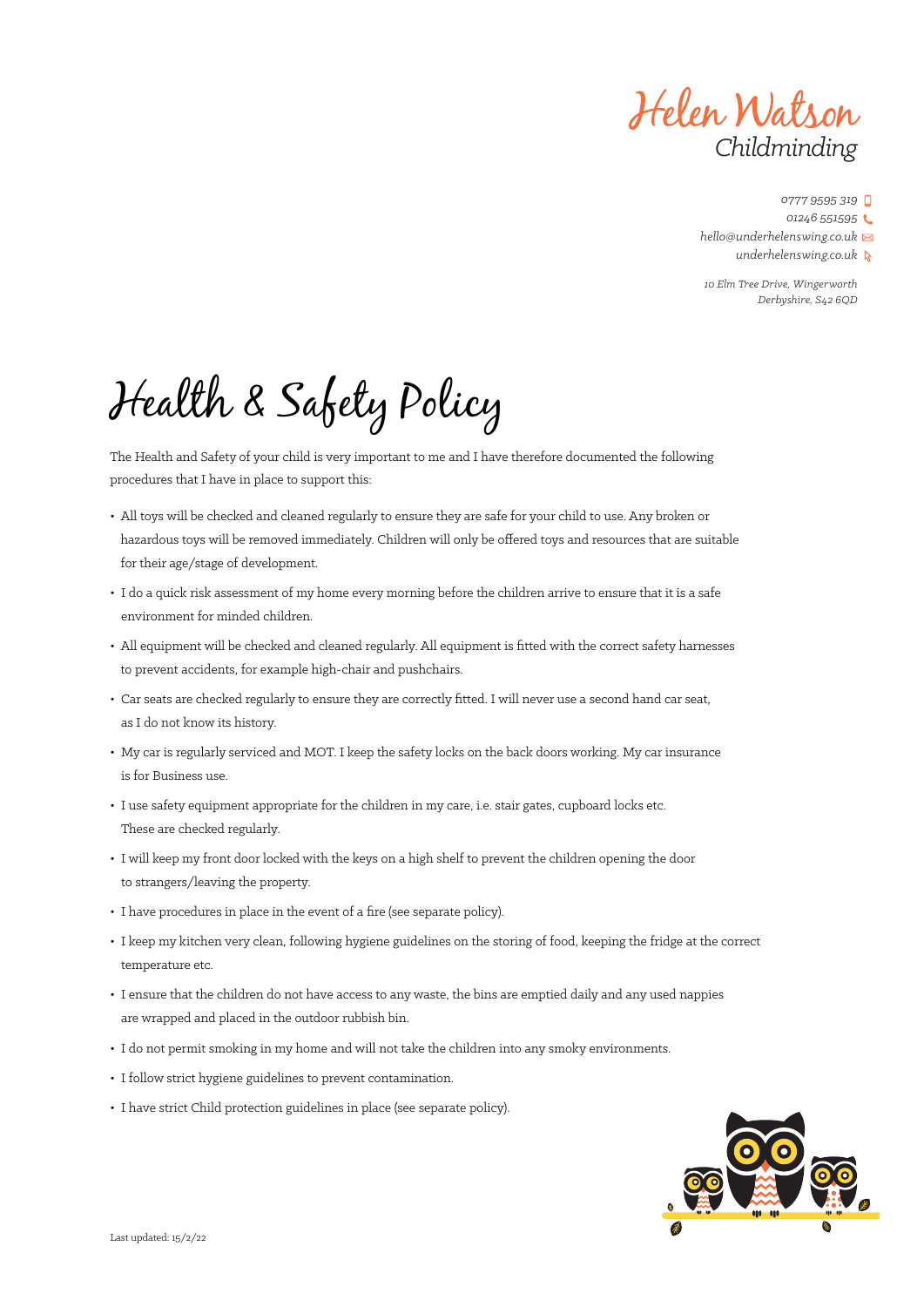

*10 Elm Tree Drive, Wingerworth Derbyshire, S42 6QD*

- Children must stay with me when we are away from the home. Younger child will be strapped in a pushchair, older children will either be on a harness or wrist strap, or holding onto my hand/pushchair.
- I have emergency contact details with me at all times should I need to contact the parents.
- I will work with you to teach the children about safety issues like crossing the road and stranger danger.
- I will work with you to teach the children about making healthy food choices and physical exercise.
- Sleeping children will be regularly monitored.
- I will restrain a child if they are putting themselves or others in danger, for example running into a road.
- I will keep a written record of accidents or injuries and first aid treatment. I will inform parents and/or carers of any accident or injury sustained by the child on the same day, or as soon as reasonably practicable.

If you have any questions regarding this policy please do not hesitate to speak to me.

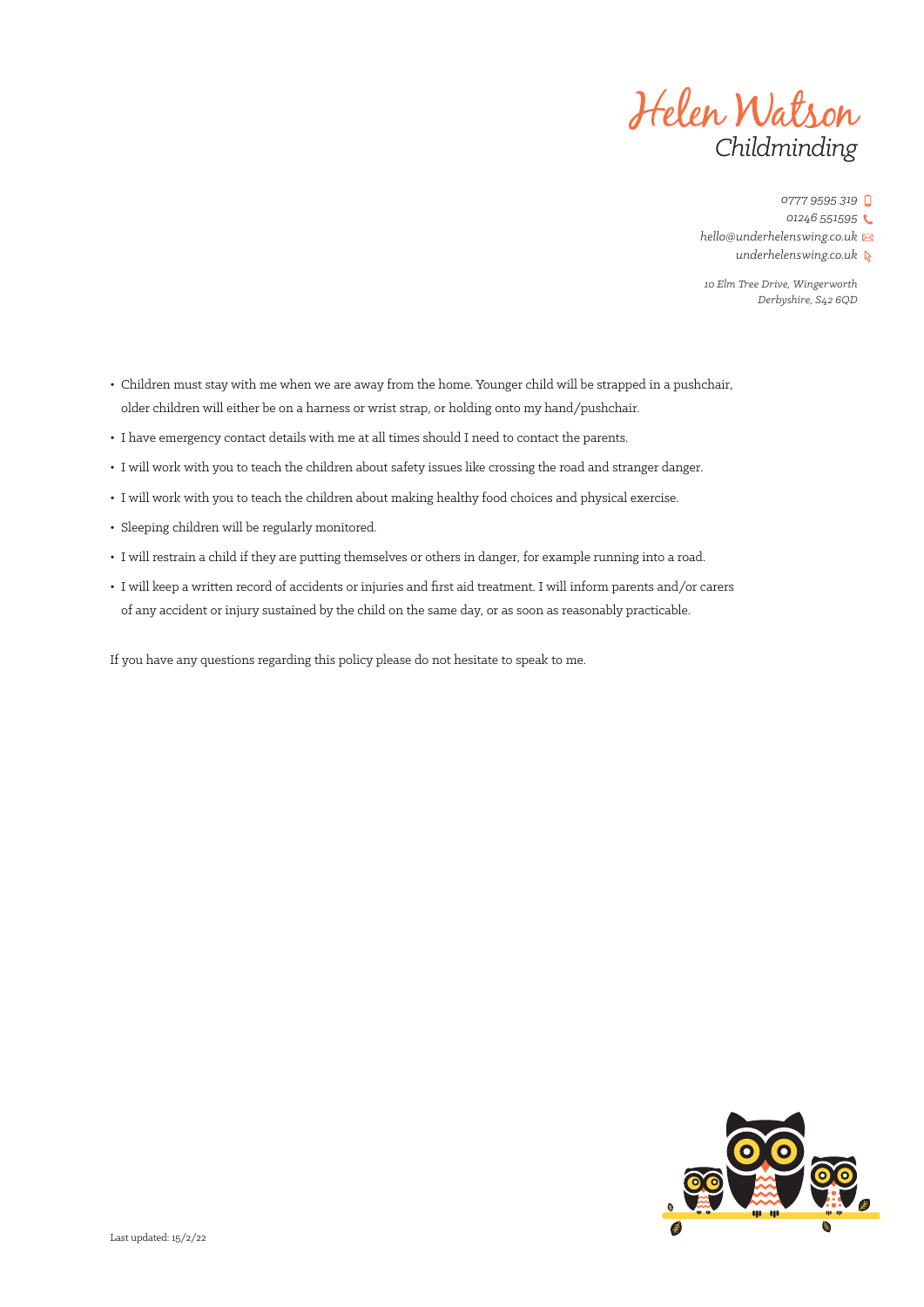Helen Watson *Childminding*

*0777 9595 319 01246 551595 hello@underhelenswing.co.uk*

*underhelenswing.co.uk*

*10 Elm Tree Drive, Wingerworth Derbyshire, S42 6QD*

# Lost Child Policy

The care of your child is paramount and I will always try to ensure that they remain with me and are safe.

However sometimes children can become 'lost' in busy places and therefore as a responsible childminder I have written a procedure that will be followed in the unlikely event of this happening:

- I will immediately raise the alarm to all around me that I have lost a child and enlist the help of everyone to look for them
- If it is a secure area such as a shopping centre, I will quickly alert the security staff so they can seal off exits and monitor the situation on any CCTV
- I will provide everyone involved in the search with a description of the child
- I will reassure the other children with me, as they may be distressed
- I will then alert the police and provide a full description
- I will then alert the parents of the situation.

I take precautions to avoid situations like this happening by implementing the following measures:

- Ensuring the children hold my hand or the pushchair whilst we are out
- Avoid going to places that are overcrowded
- On outings the children wear high visibility vests so they are easily seen from a distance when playing, each having my mobile number printed on.
- I teach the children about the dangers of wandering off and of talking to strangers.

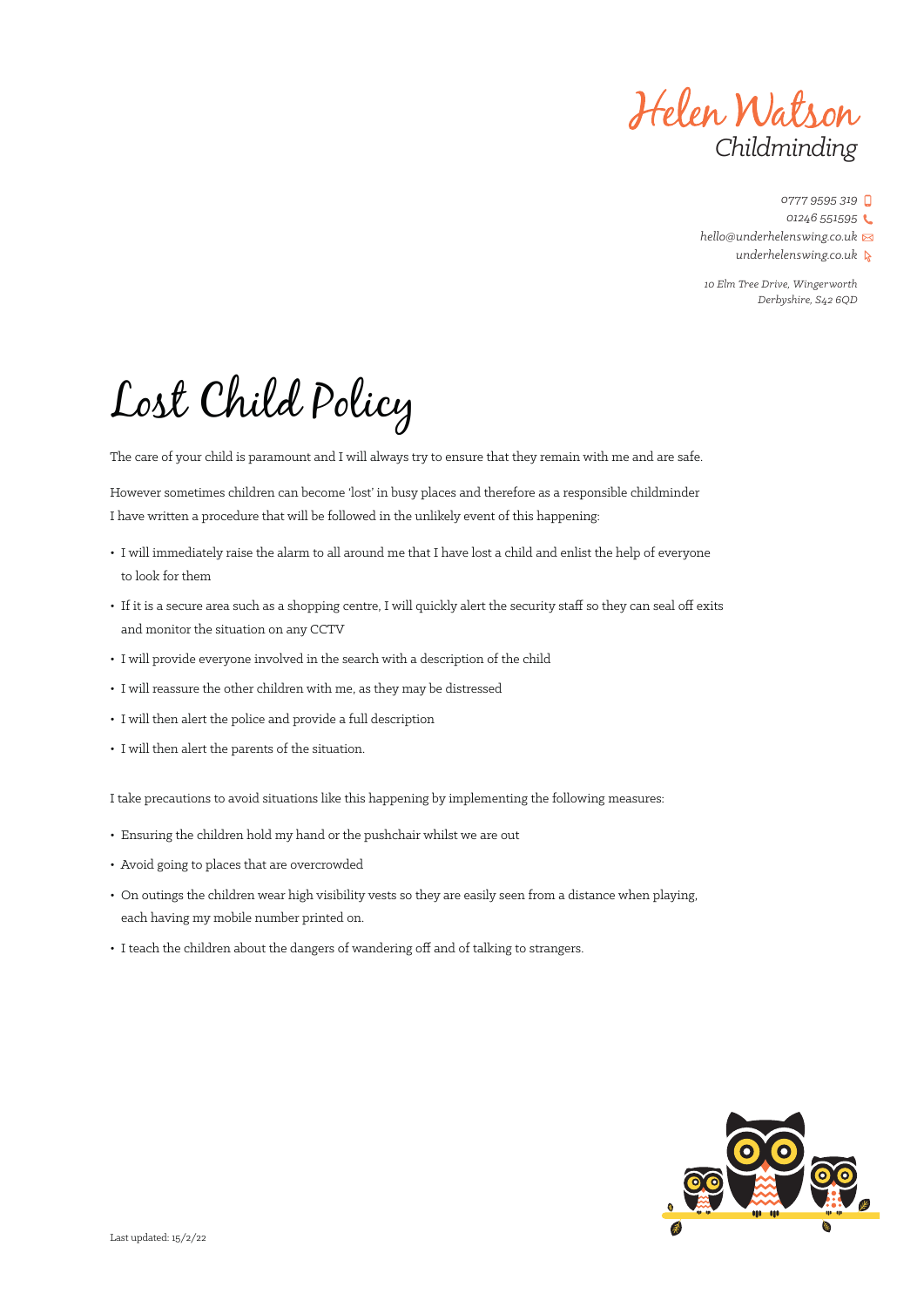Helen Watson *Childminding*

*10 Elm Tree Drive, Wingerworth Derbyshire, S42 6QD*

Physical Contact Policy

As an Ofsted registered Childminder I am very aware that each child has differing needs. Some children like to be affectionate and show it through hugs, kisses etc. others are not so tactile. I am happy to hug, kiss (head or cheek) hold hands, cuddle tickle etc. your child providing both you and your child are happy with this. I would never force a child to do any of the above if it made them feel uncomfortable.

I will intervene with a child only if they are at risk of inflicting harm on themselves or others. I will separate children if they are fighting. I will intervene if a child tries to run into the road etc. If I do need to intervene with your child I will document it in my incident book and ask you to sign the record. This is to protect all parties.

I will also need to have some physical contact with your child in order to ensure hygiene routines are carried out. For example the washing of hands, faces and teeth and the wiping of noses. I am happy to assist with toileting according to the age and stage of ability of the child and to change nappies if required. If necessary I will change a child's clothes if they have had an accident.

If you have any concerns or wish to discuss the matter further please do not hesitate to let me know.

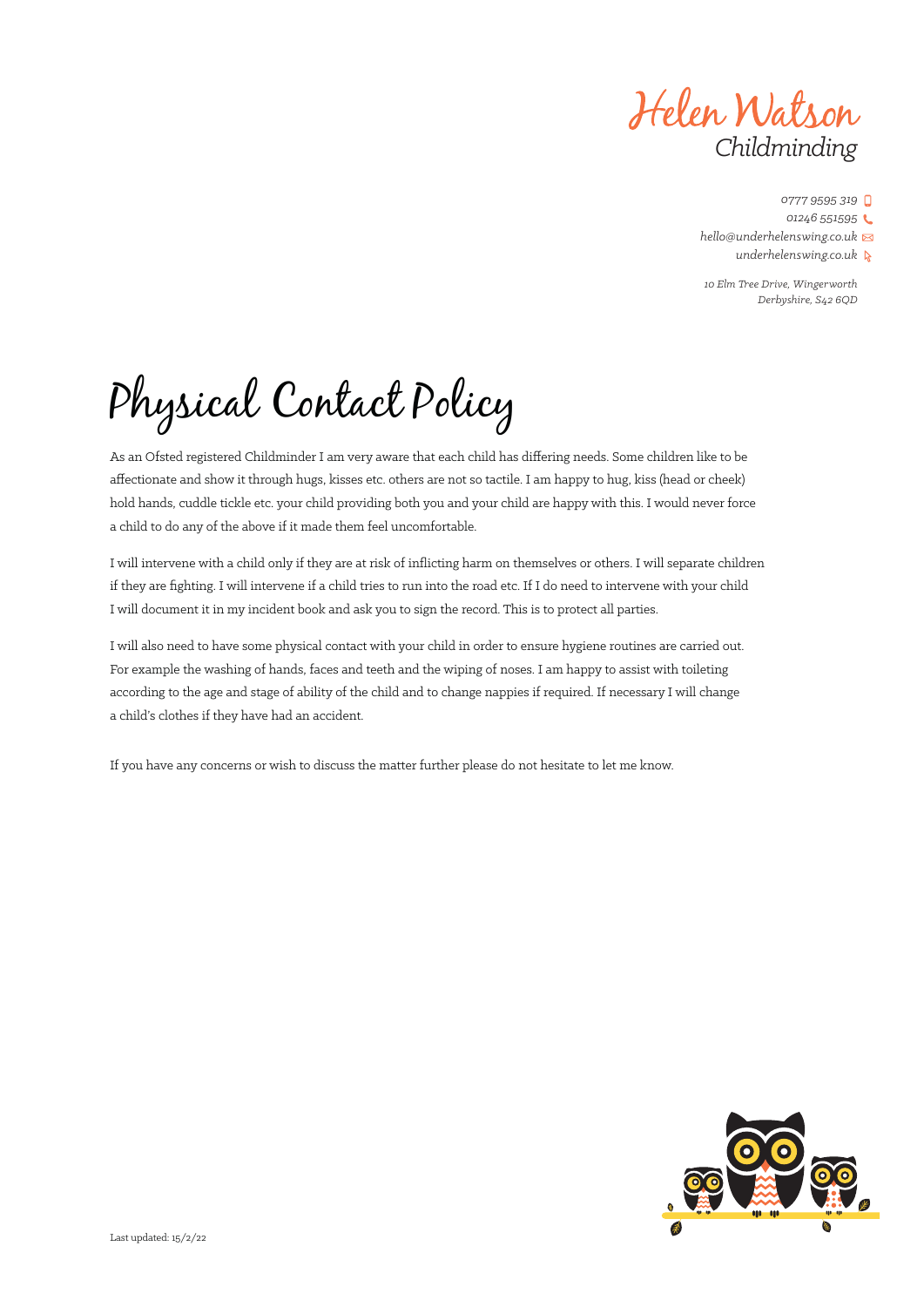Helen Watson *Childminding*

*10 Elm Tree Drive, Wingerworth Derbyshire, S42 6QD*

# Transporting Children in a Car Policy

The safety of your child is paramount and I have therefore put together the following procedures regarding the transportation of children in my car:

- I have a full, clean driving license, which is available for you to see on request
- I will ensure my car is in road worthy condition by having it regularly serviced by a reputable garage
- I will ensure it complies with all legislation, MOT, Car Tax etc.
- I will ensure it is covered by Business Use Car Insurance and the Certificate is available for you to see
- I will avoid where possible taking your child to a petrol station, by filling up my car before or after my minded hours
- I will ensure all car seats are correctly fitted, age and stage appropriate for the children using them and that they are correctly strapped into them
- I will ensure that the child safety locks are in use on my car
- I will always carry a mobile telephone with me in case of an emergency but will not answer it whilst driving
- I will return calls on my return
- I will always carry identification for me and the minded children in case of an emergency
- I will always carry a First Aid kit in the car in case of an emergency
- I will never leave a child unattended in a car
- I will teach your child about the dangers of cars and roads, in an age appropriate way
- I will advise you in advance if we are making any special trips or long trips in the car
- If your child suffers from travel sickness please let me know immediately.

If you have any concerns regarding this policy please do not hesitate to contact me.

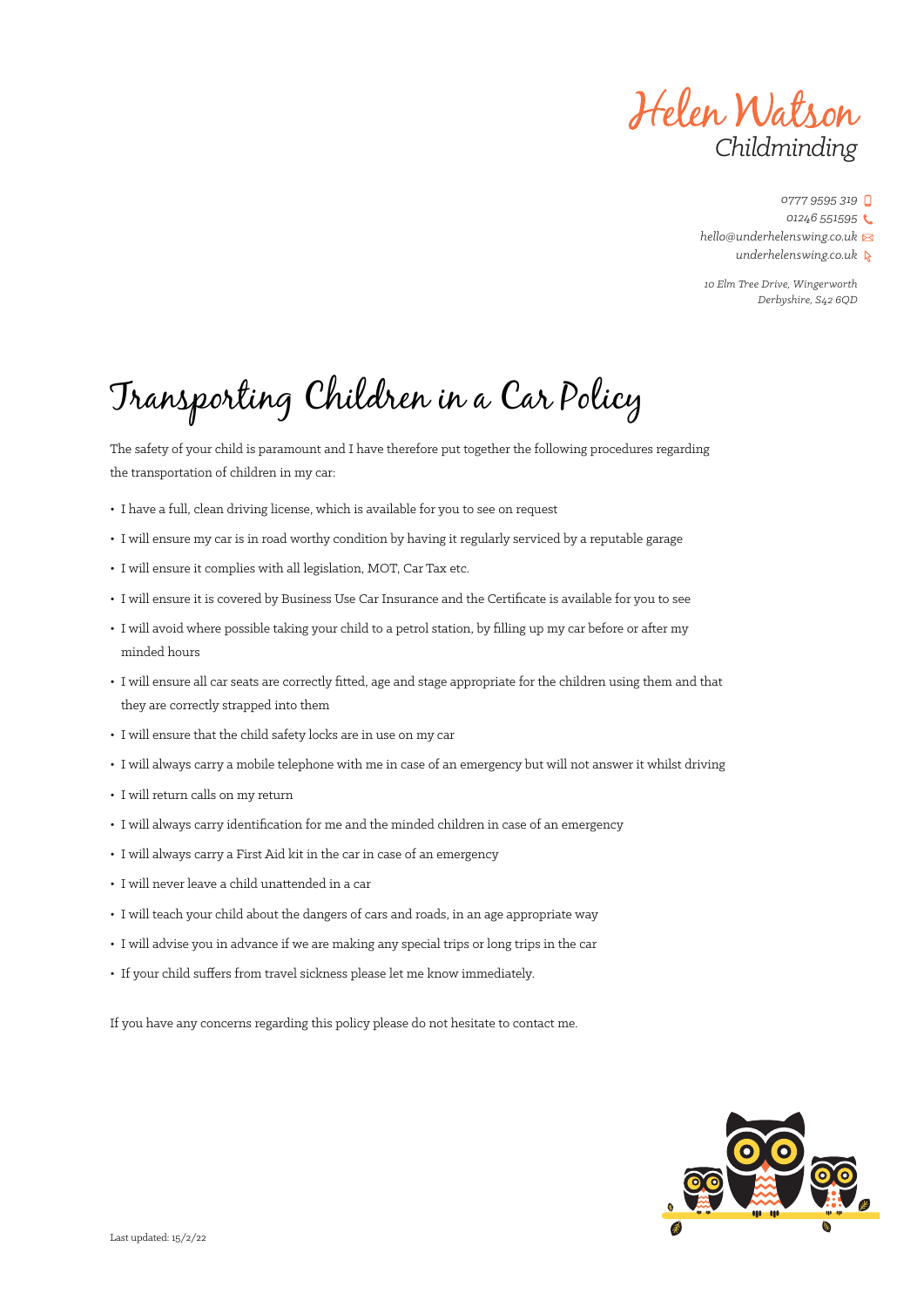Helen Watson *Childminding*

*10 Elm Tree Drive, Wingerworth Derbyshire, S42 6QD*

# Risk Assessment Policy

The Early Years Foundation Stage requires childcare providers to conduct risk assessments and review them regularly.

I check my home and garden every morning before the minded children arrive to ensure that it is a safe environment for the children to play in. I also risk assess any environment that I take the children into, for example walking to school, the shops, library and toddler groups etc.. If I am planning to take the children into environments that are unknown to me I try to do a risk assessment in advance so I am aware of any potential hazards, although this may not always be possible.

I record my assessments on sheets and these are stored in a file. These documents are available for any parent to see on request as well as Ofsted.

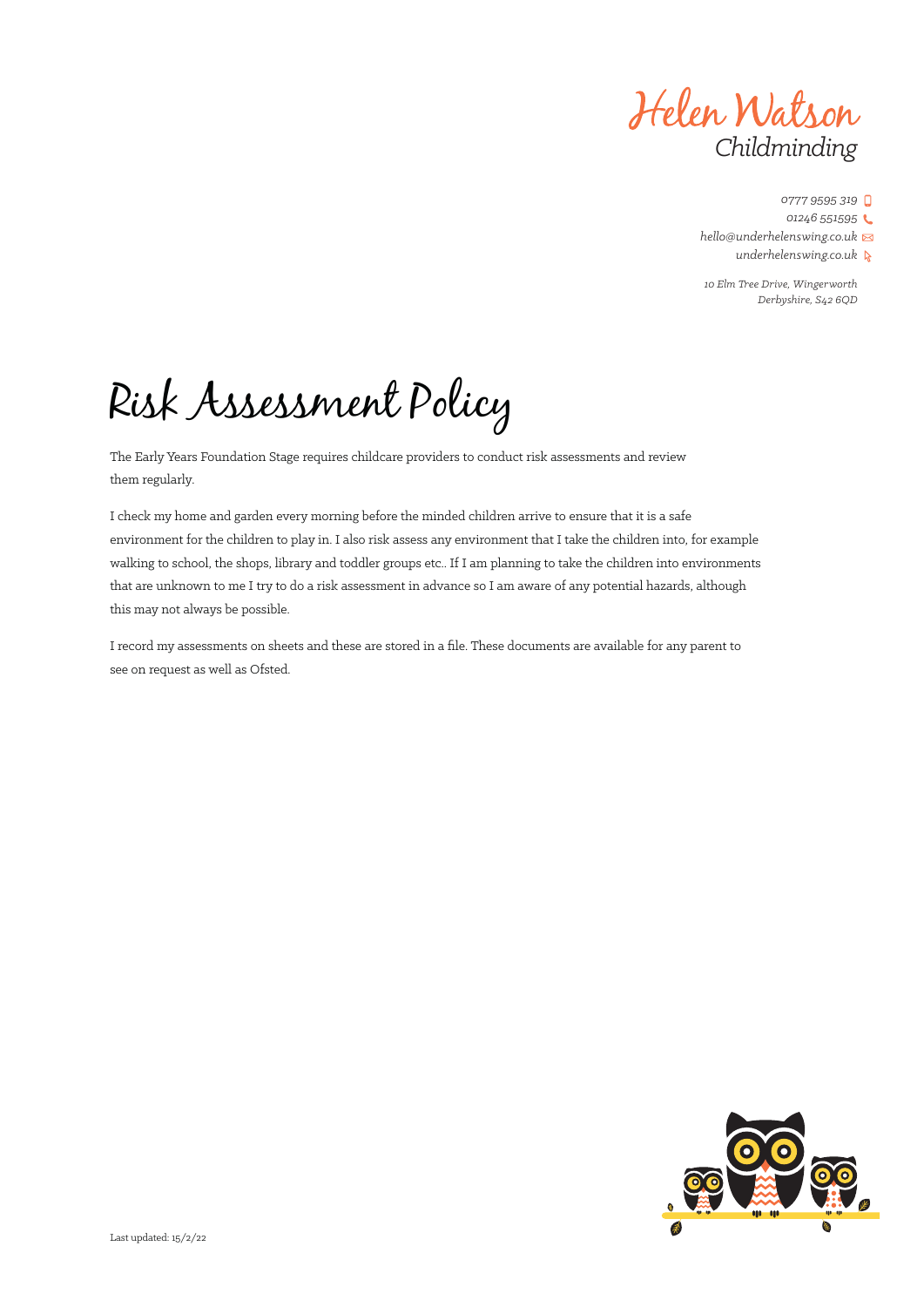

*0777 9595 319 01246 551595 hello@underhelenswing.co.uk*

*underhelenswing.co.uk*

*10 Elm Tree Drive, Wingerworth Derbyshire, S42 6QD*

# Pet Policy

I believe that children can learn a lot from having contact with animals, however certain procedures must be followed to ensure the safety of the children:

- Children must be encouraged to treat all animals with respect, learning how to handle them correctly
- Children must wash their hands after any contact with animals and understand the reasoning behind this
- Children must be taught that not all animals are child friendly and that they should always check with the animal's owner before attempting to stroke or handle them
- Food for the pet must be stored safely away from the children's reach
- A high standard of hygiene must be followed, with careful thought given to the placing of the feeding and drink bowls of dogs and cats
- The garden must be checked every morning, before the children are permitted outside to play, to ensure that no animal has fouled it.

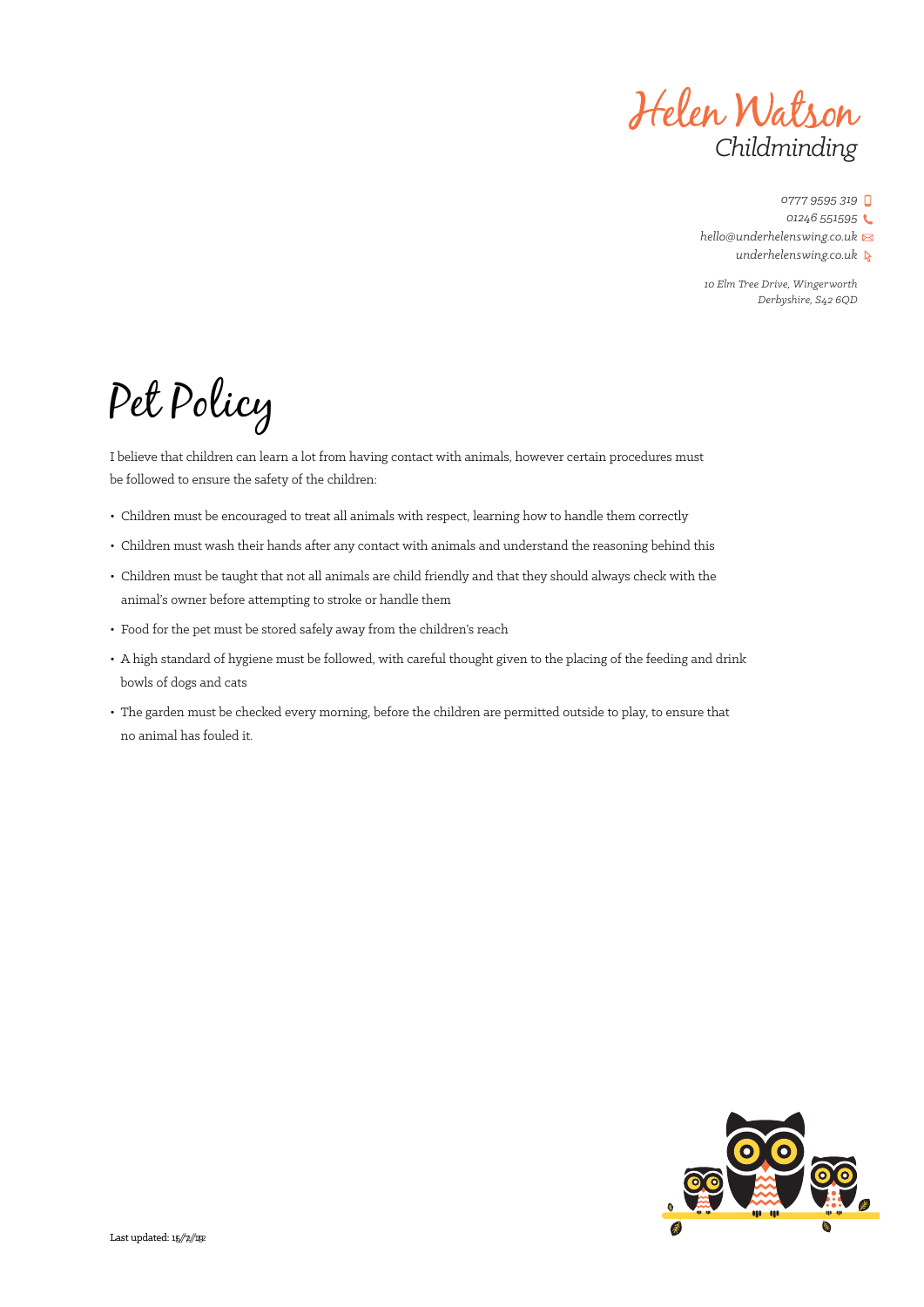Helen Watson *Childminding*

*10 Elm Tree Drive, Wingerworth Derbyshire, S42 6QD*

# Nappy and Toilet Training Policy

I am happy to accept babies and children in nappies. I will need you to provide me with the following:

- Nappies
- Any cream that you use on your child

I will provide a changing mat, which will be wiped over with disinfectant between each use and nappy sacks for the disposal of used nappies.

I will change your child regularly and immediately if they have soiled a nappy. I believe that changing a nappy should provide lots of opportunity to communicate with your child and as their understanding grows provide time to discuss basic hygiene issues, preparing them for potty training.

When your child starts to show signs that they are becoming aware of their bodily functions I will arrange a convenient time to meet with you and discuss your plans on potty/toilet training your child. It is unusual for a child to be ready to be potty trained much before their second birthday and for some children it can be a lot later. Please do not be concerned if your child shows no signs of being ready yet. It is very important that we work together to potty train your child and pick a suitable time to do it, when we can both dedicate time. If we start the training and your child is not ready then we can stop and start again when they are. Some children take to potty training overnight for some it is a longer process, the most important thing is that we work together to give your child the support and reassurance they need during this period. I will provide you with daily feedback on how we are progressing with the training. I do ask that children remain in pull-ups/nappies during the training process when with me, unless they are reliably asking to go to the toilet.

In order to help your child become independent in going to the toilet I can provide the following equipment:

- Potties
- Toilet trainer seat
- Steps for the toilet and the wash basin.

Please let me know if you wish to discuss your child's potty training.

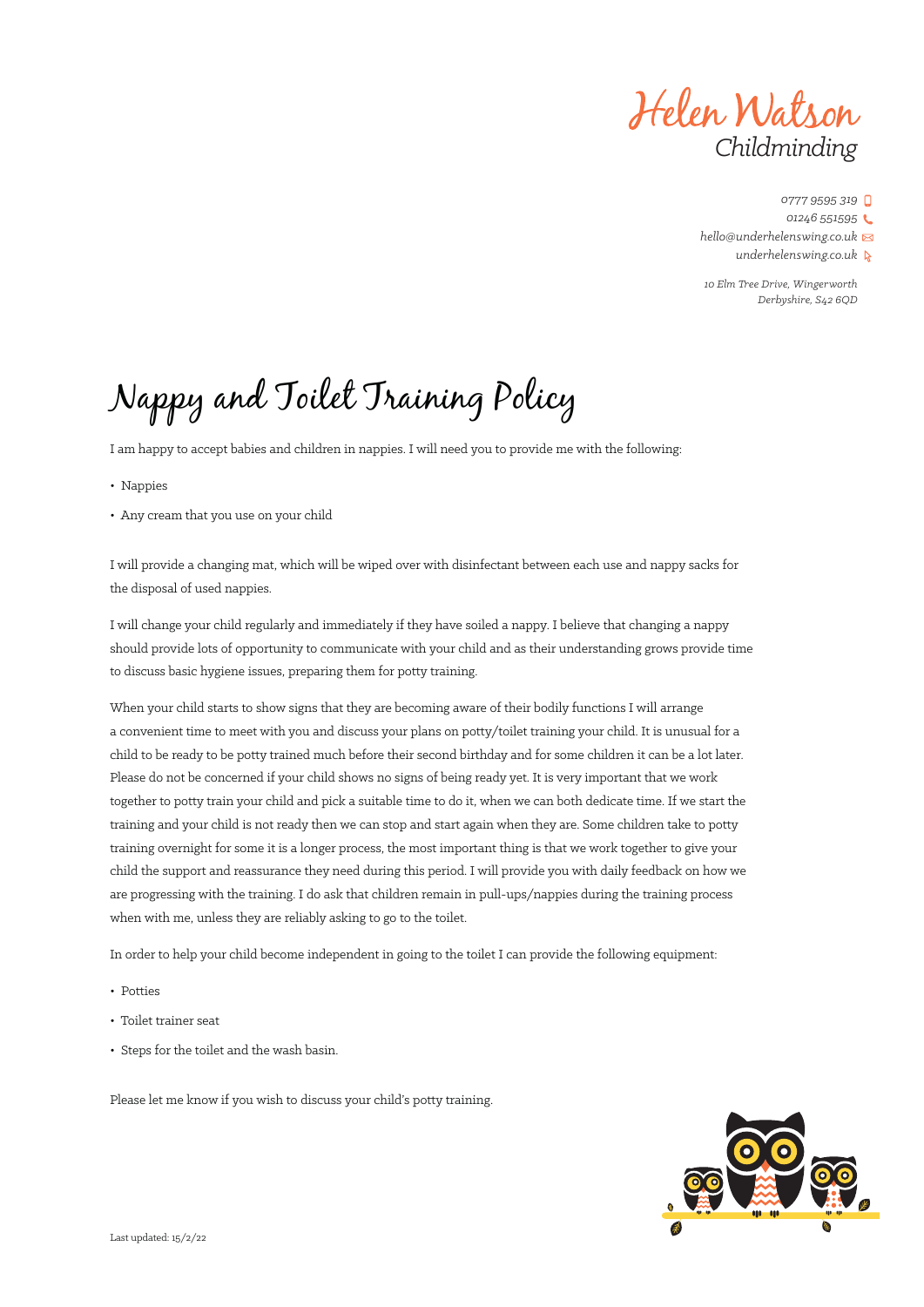Helen Watson *Childminding*

*10 Elm Tree Drive, Wingerworth Derbyshire, S42 6QD*

# House Rules

I have written a few simple 'House Rules'. They are designed to help us all work and play together happily and safely. I will provide you with a copy of them and they are available for the children to see in my home, both in words and in pictures. I work with the children to ensure that they understand the rules and why I have them. Mostly they are to ensure the safety of all those in the home and to help the children learn to respect each other and others property. They are probably very similar to the 'rules' that you have in your own home.

### **We all sit at the table (or in our high-chair) to eat or drink**

This is to prevent spills and chocking accidents. It also helps to create a social atmosphere in which children can learn good table manners.

### **We treat the furniture with respect**

This is to prevent children from falling off settees and hurting themselves and also to learn to respect others property and to use things for what they were designed.

### **We look after the toys and play with them correctly**

We learn not to throw toys as this could hurt someone and/or break the toy.

### **We remove our shoes in the hallway**

We don't want to tread mud (or worse) onto the carpets and flooring where the babies crawl and we sit to play.

### **We treat others how we would like to be treated**

We learn good manners, please and thank you and are nice to each other. We do not allow any hurting of each other either by physical or verbal means.

### **We share our toys and activities and help to tidy away when finished with them**

We will not fall over toys and hurt ourselves if we keep the floor tidy.

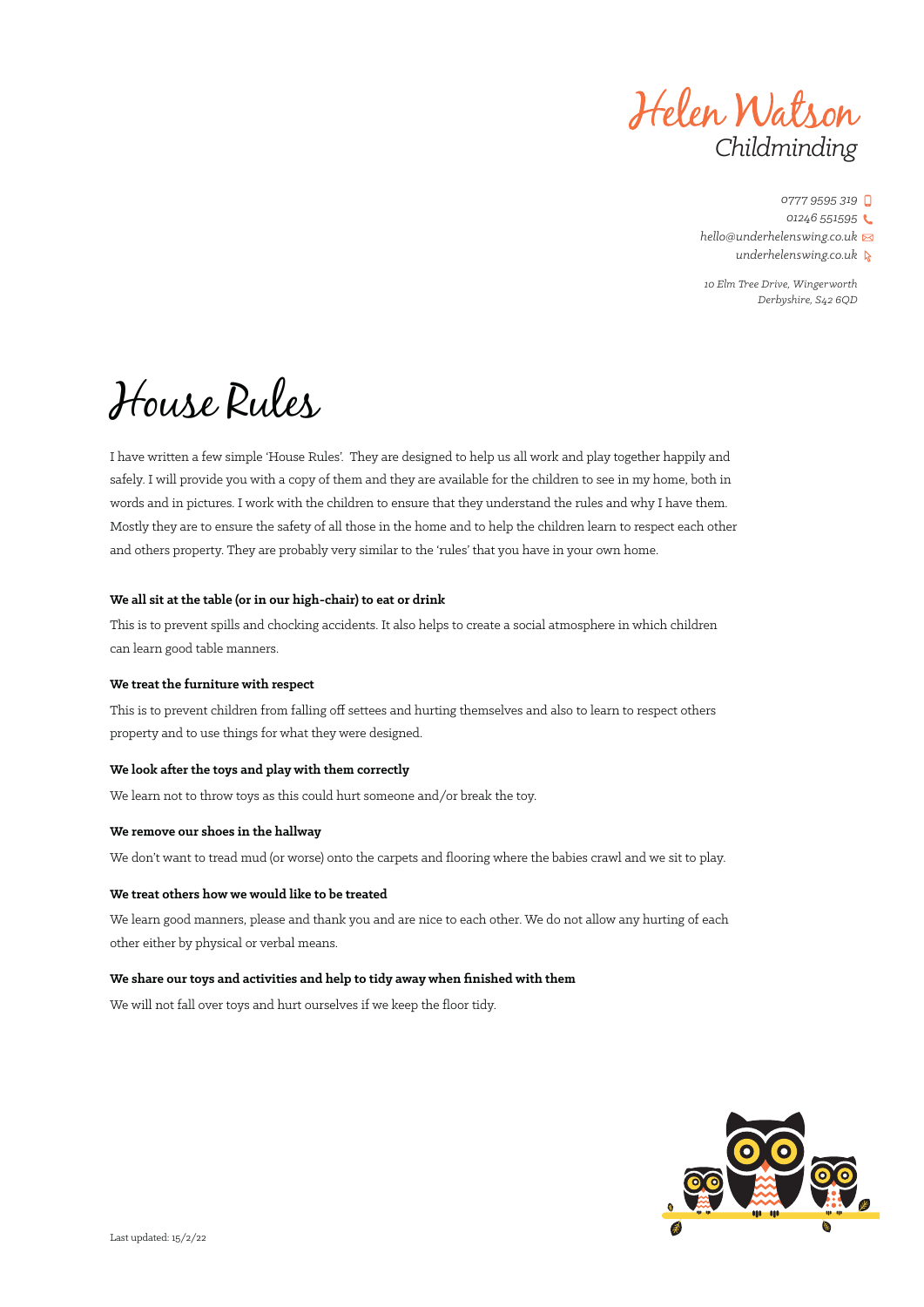Helen Watson *Childminding*

*10 Elm Tree Drive, Wingerworth Derbyshire, S42 6QD*

Mobile Phone & Camera Policy

As a childminder I am very aware of the sensitive nature of holding photographs of children and their possible misuse. I have, therefore, implemented the following procedures in order to protect the children in my care.

If using mobile phones to take photographs of children, the photos will be sent to you securely and then deleted.

The following procedures are in place:

- I will obtain your written permission to take photos for record keeping or displays
- I will not allow any older children or any other adults, apart from myself, to take pictures of the children
- I will not distribute or publish any images of your child without your consent
- I will always be able to justify to Ofsted the reason for taking any photographs
- I will always ensure children are appropriately dressed
- All information held regarding you and your children will be maintained in accordance with the Data Protection Act.

If you have any concerns or questions regarding this policy please do not hesitate to speak to me.

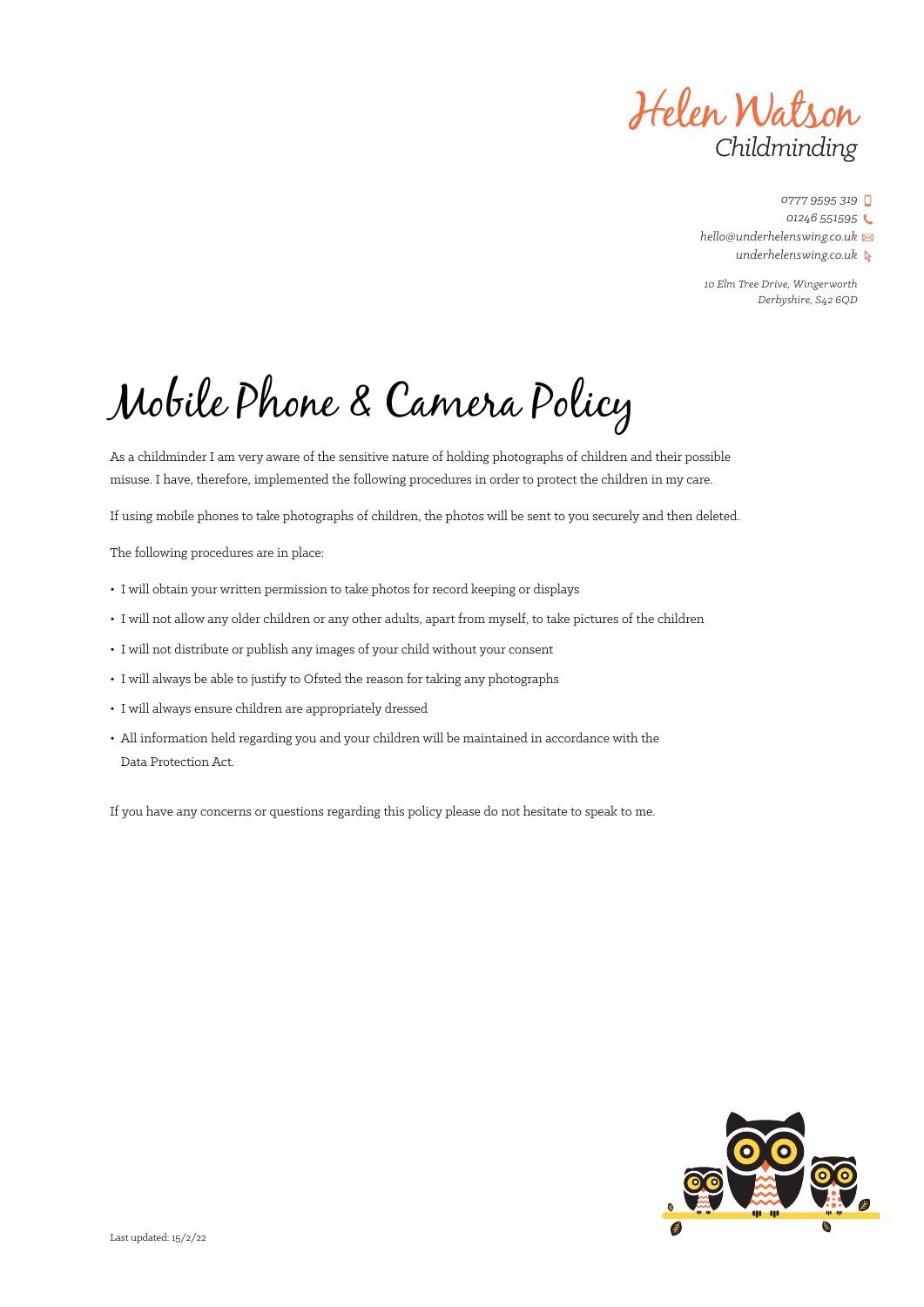Helen Watson *Childminding*

*10 Elm Tree Drive, Wingerworth Derbyshire, S42 6QD*

# Working in Partnership with Parents/Carers Policy

It is very important for your child that we work in partnership. This will give your child continuity of care and (s)he will not become confused with different standards of behaviour and boundaries.

As parents you are the central adults in your child's life and the ones making decisions on their behalf. I will endeavour to work closely with you in order to carry out your wishes for your child wherever I can. It is therefore important that we have an excellent communication system. I appreciate that as a working parent you may be in a rush to go to work in the mornings and to get home in the evenings. For the pre-school children, I therefore, like to use a daily diary sent via WhatsApp to support our daily communications. I will complete the diary each day that will include what your child has eaten, naps, activities, milestones achieved etc..... This communication tool can also be used for you to complete if your child has had a disturbed sleep, is not feeling well or any other piece of information that may help me to provide him/her with the best care I can. The daily diary will also allow you to let me know of any 'Wow' moments your child has at home in any area of their development. This I believe is a great way for us to work together in order to make the most of the developments your child is making daily and to build on that there on. However, I am always happy to discuss your child and their care with you at any time that is convenient to us both, whether in person or over the phone, by text or email.

I would also appreciate it if you could inform me if there are any changes to contact numbers for yourselves, including work and mobile numbers and those of your emergency contacts.

As your child grows and develops issues will crop up that are very important for us to discuss in order that we can work together and your wishes be incorporated into my care routine for your child. These could include weaning, potting training, managing behaviour, starting (pre-)school etc.....

If you wish me to incorporate a special activity into my routine, perhaps a festival or religious holiday that you celebrate please let me know.

If I have any concerns about your child's behaviour, development, eating etc.... I will share them with you and if necessary work with you to seek support from outside agencies.

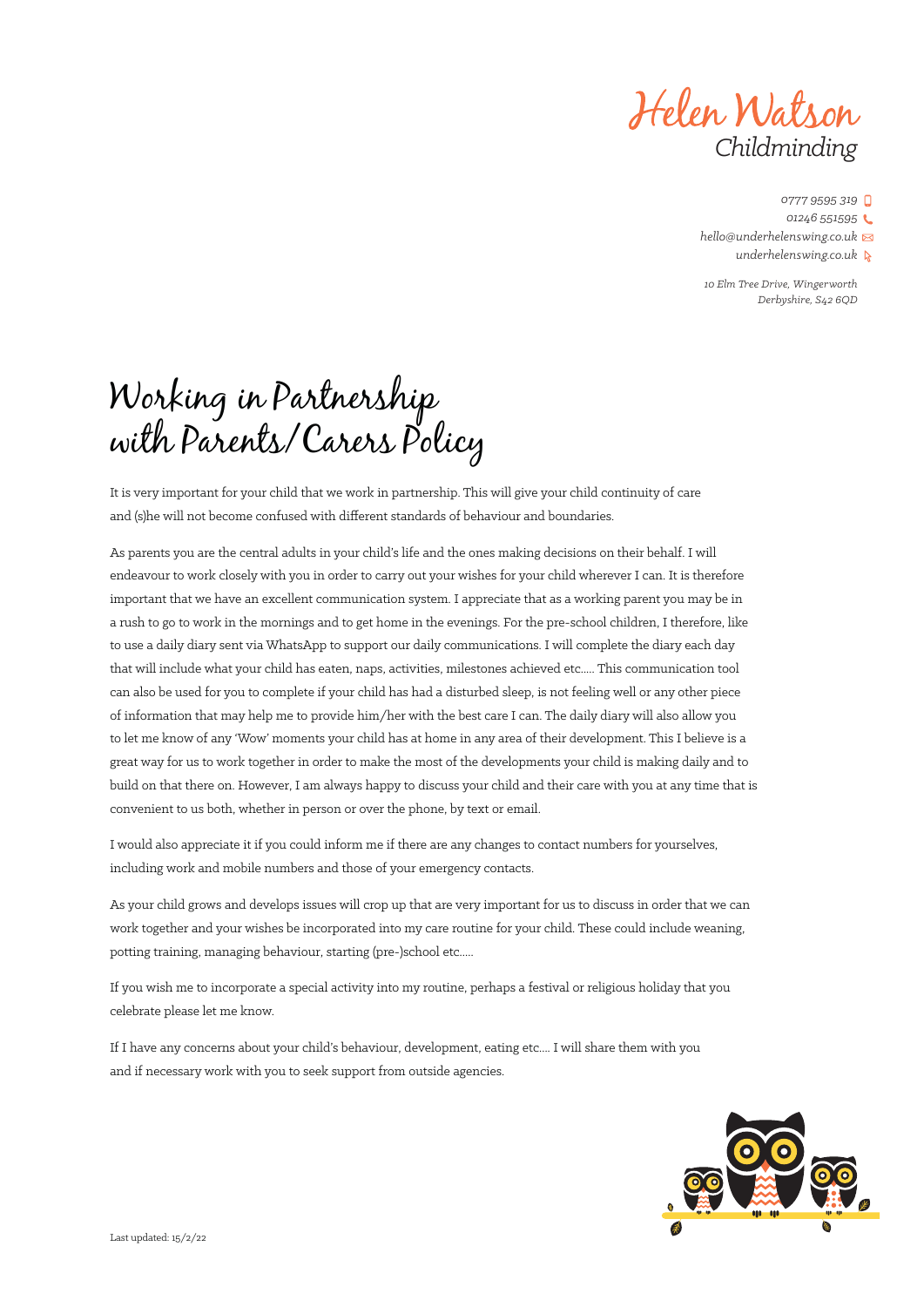

*10 Elm Tree Drive, Wingerworth Derbyshire, S42 6QD*

Looking at the wider picture, it is also important to work and share information with other professionals with whom your child may come into contact. To this end I will ask you to complete a form detailing any other institutions your child may attend.

If you have any concerns or issues regarding the care I am providing for your child please do let me know. Often a concern is a simple misunderstanding that can easily be resolved whilst un-aired it could fester and become a major issue.

I am very much looking forward to working in partnership with you to care for your child.

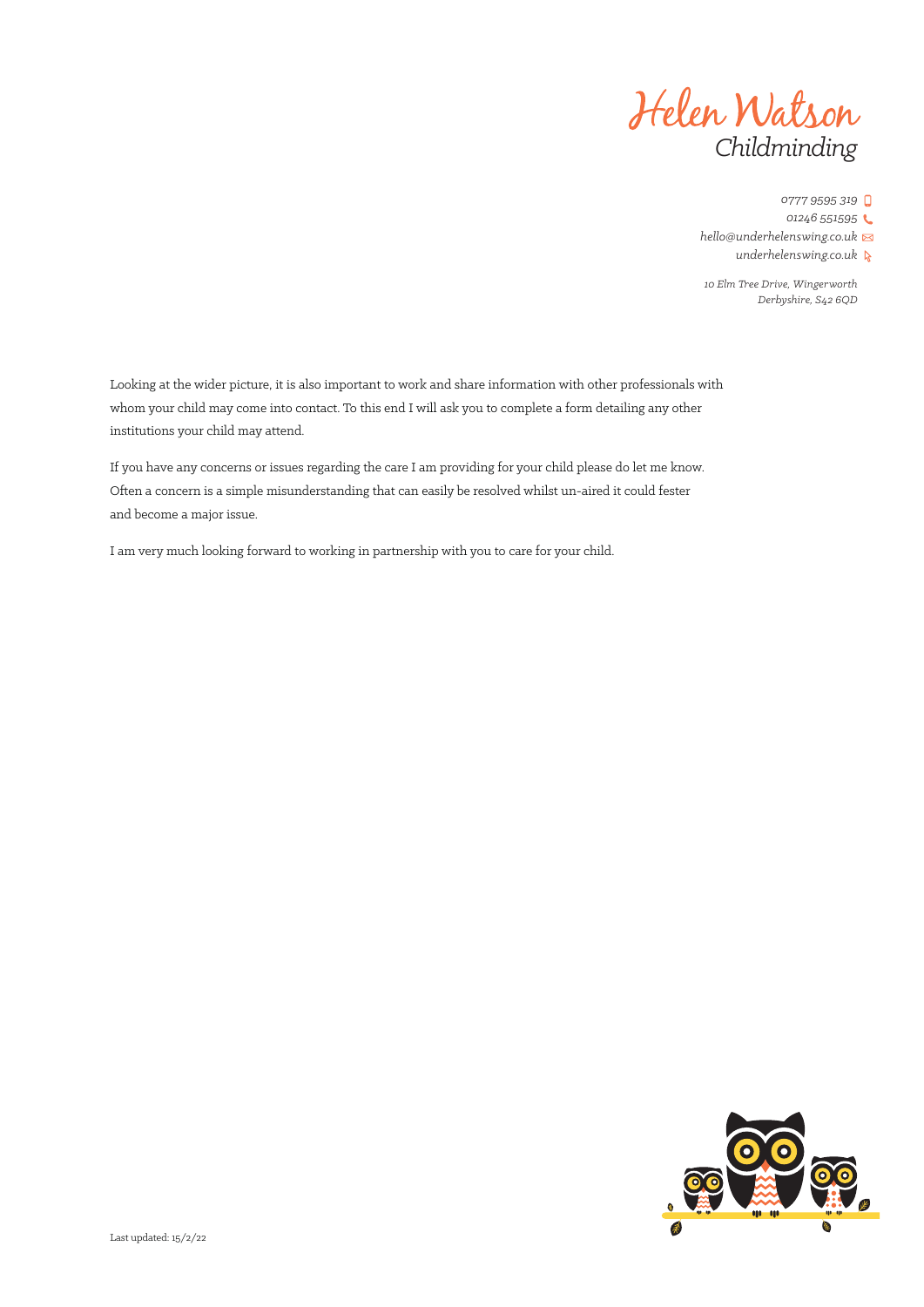Helen Watson *Childminding*

*10 Elm Tree Drive, Wingerworth Derbyshire, S42 6QD*

Special Needs Policy

As a Childminder, I am aware that some children may have special needs and that I need to be proactive in ensuring that appropriate action is taken when a child is identified as having special needs or starts in my care. It is essential to promote the welfare and development of the child in partnership with parents and other relevant agencies. I have therefore put the following procedures in place.

#### **If I think a child in my care has a special need I will:**

- Keep observational notes
- Share these with the child's parents
- Discuss what support is available
- Keep all matters confidential

### **If I am caring for a child with special needs I will include them by:**

- Valuing and acknowledging children's individuality and help them to feel good about themselves
- Seek information from parents about the child's routines, likes and dislikes
- Adapting activities to enable children with special needs to take part
- Arrange access to specialist equipment if needed
- Consider any risk factors
- Encourage children's confidence and independence

### **I will work in partnership with parents and discuss:**

- Agencies that are also involved in the child's support and care
- Equipment that the child may need
- Advice or support that will help me to provide the best care possible for their child

I will consider how I can ensure the privacy of a child with special needs whilst continuing to supervise other children in my care.

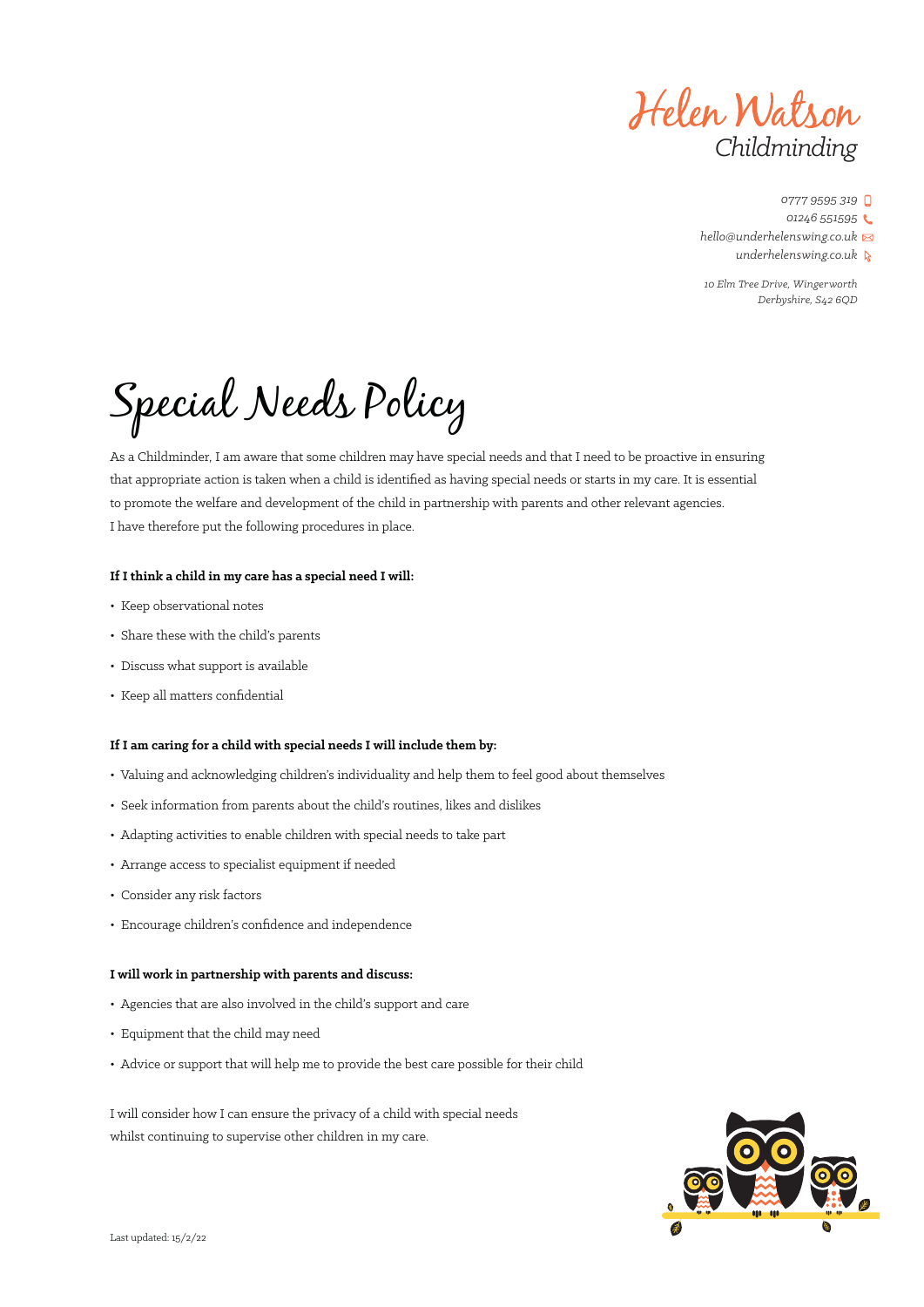Helen Watson *Childminding*

*10 Elm Tree Drive, Wingerworth Derbyshire, S42 6QD*

Healthy Eating Policy

A good balanced diet is vital for children to develop healthily along with fresh air and regular exercise.

I am happy to provide all children in my care with healthy meals, snacks and drinks, or to cook/serve food provided by their parents.

I encourage children to choose healthy options and to experiment by trying new foods from other cultures. Older children are encouraged to help in the preparation of food and meals. I am happy to discuss menus with parents and cater for children with different food allergies and cultural/religious requirements. If your child has any particular dislikes or favourite dishes please let me know.

I will record what your child has eaten and approximate amounts in their daily diary. If you have any concerns regarding diet/menu/quantity please do not hesitate to discuss it with me.

I am happy to support you if you are weaning your baby. I have a blender and am willing to make puréed dishes if required.

I do not permit children to have fizzy drinks, unless it is a special occasion and parents have given permission. Children are offered water, milk or diluted fruit juices/squash.

I do not encourage children to eat sweets on a regular basis, however, I do sometimes offer sweets for special occasions. Please let me know if there are any sweets you do not permit your child to eat.

If you have any concerns or questions regarding this policy please do not hesitate to speak with me.

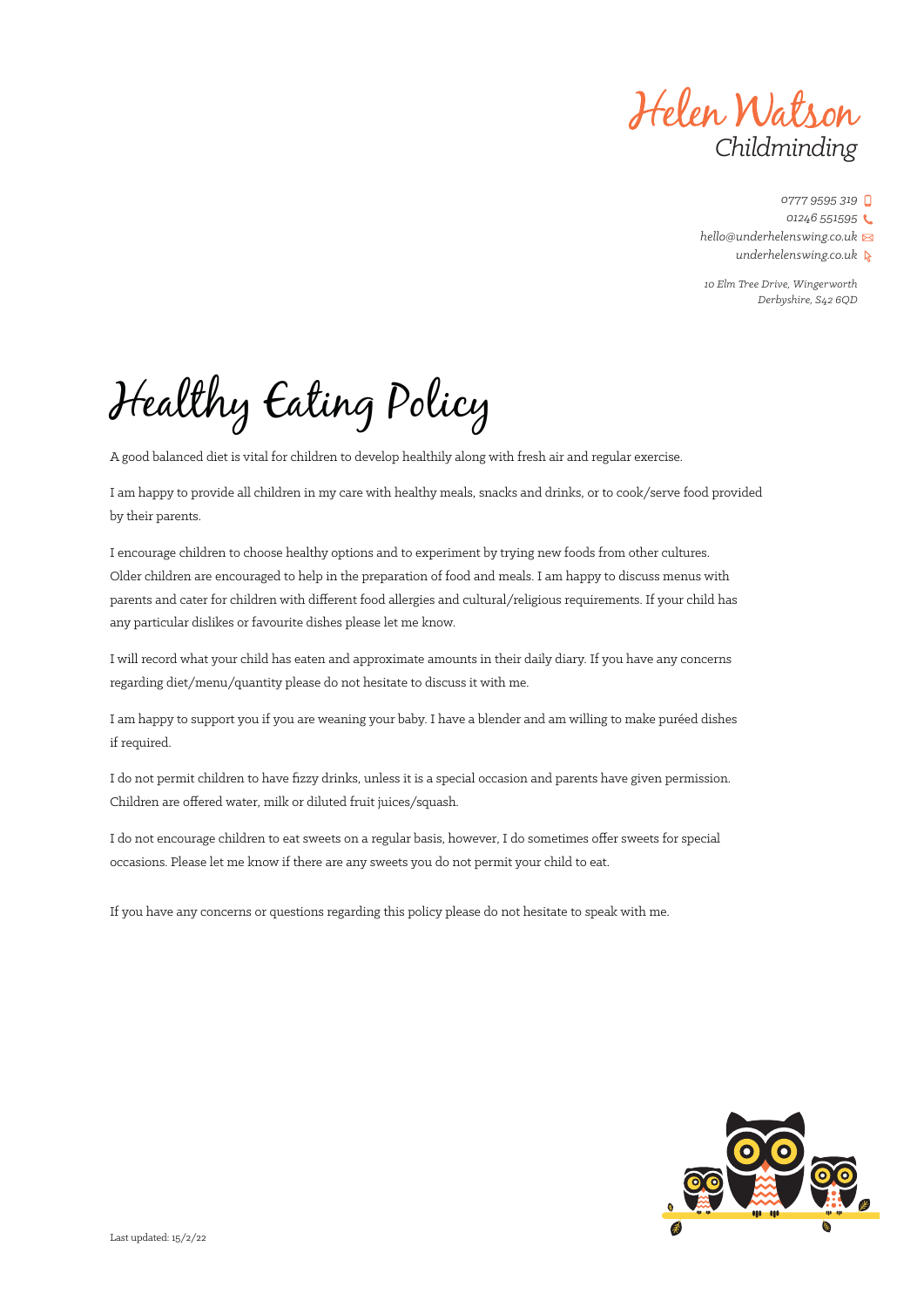Helen Watson *Childminding*

*10 Elm Tree Drive, Wingerworth Derbyshire, S42 6QD*

# Unexpected Closure of Childminding Service Policy

I will endeavour to provide a service for the hours and times that I have been contracted to work, however, very occasionally it may be necessary to close my childminding service.

This may be as a result of me being unwell and therefore unable to work. If I have a minor ailment, such as a cough or a cold I will remain open. However, if my illness is very contagious, for example diarrhoea and sickness, then I will close until I am confident I will not pass on the infection to the children or their parents. I will try to provide as much notice as possible if I am unable to work.

There may be other occasions when I am unable to provide a service, for example:

Following emergency evacuation of my premises (see evacuation policy)

Loss of power to my home

Mains water turned off

Heating broken

Flooding

Medical emergency for myself or a member of my immediate family

Death within the family

I will advise parents as soon as I can if I am unable to provide a service.

I will work with parents and, if possible, find temporary emergency childcare from amongst local childminders that are known to the child until I can offer a normal service. I will make no charge if I am unable to provide a service.

If you have any concerns regarding this policy please do not hesitate to contact me.

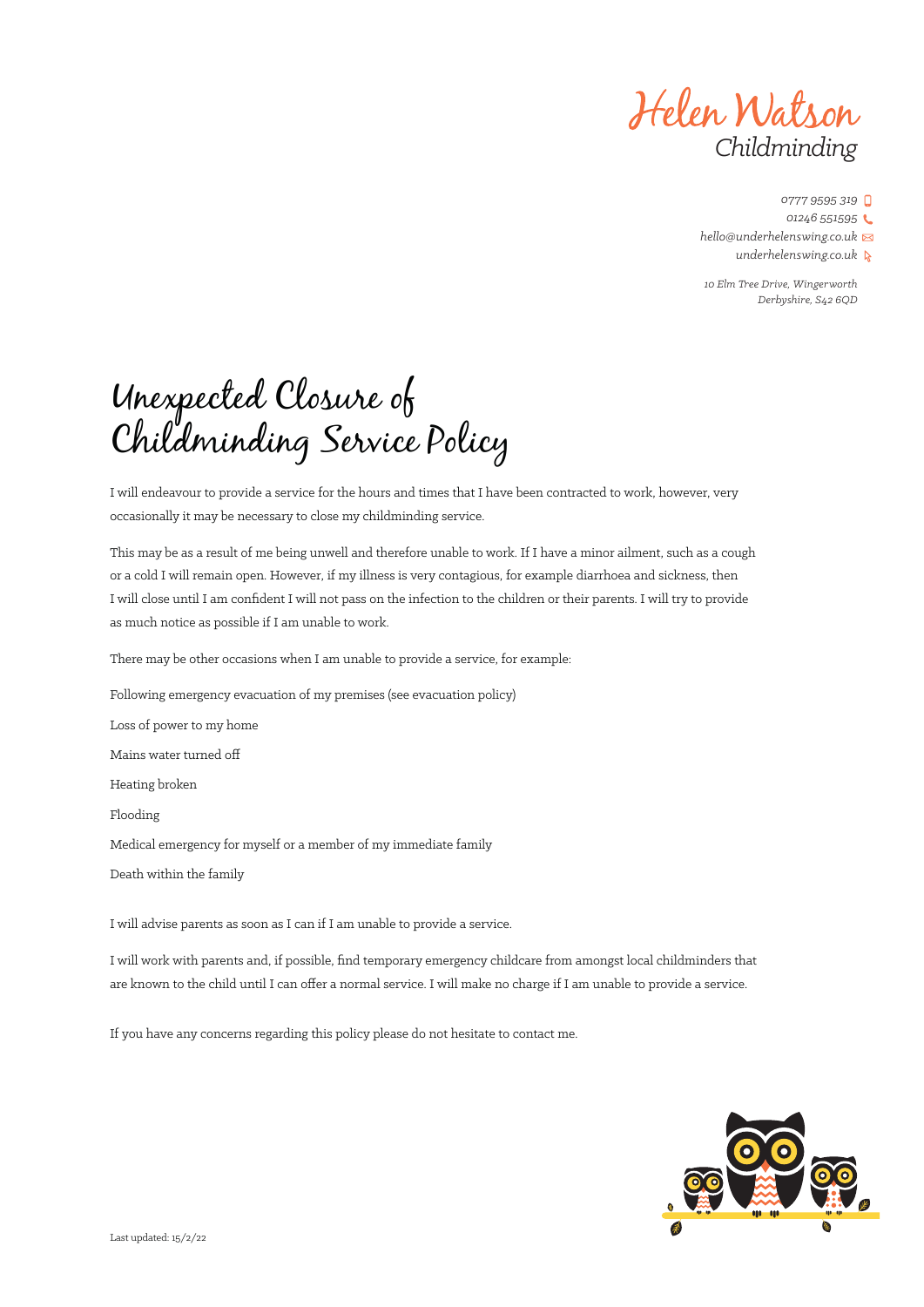Helen Watson *Childminding*

*0777 9595 319 01246 551595*

*hello@underhelenswing.co.uk*

*underhelenswing.co.uk*

*10 Elm Tree Drive, Wingerworth Derbyshire, S42 6QD*

Privacy policy

In accordance with article 6 of the General Data Protection Regulations (GDPR, May 2018) it is a requirement to provide you with information about the details I keep about you and your child/ren

Most of the information I collect from you is for statutory reasons and when sharing information with me is optional I will let you know that you have a choice to share this information.

### **The records I hold:**

### **Developmental records**

- Details about learning at home
- 2 year progress check
- Observations, assessment, planning and progress checks

### **Personal records**

- Personal details, required by the LA for funding records
- Contractual details
- Emergency contact details
- Childs health and wellbeing requirements (Including allergies)
- Safeguarding and child protection records
- Information from other agencies or professionals

All records are kept in paper/online/digital format which are stored securely in a cupboard/on my business computer. Digital records are only used minimally, for example parent contact numbers/emails (this only applies to paper format)

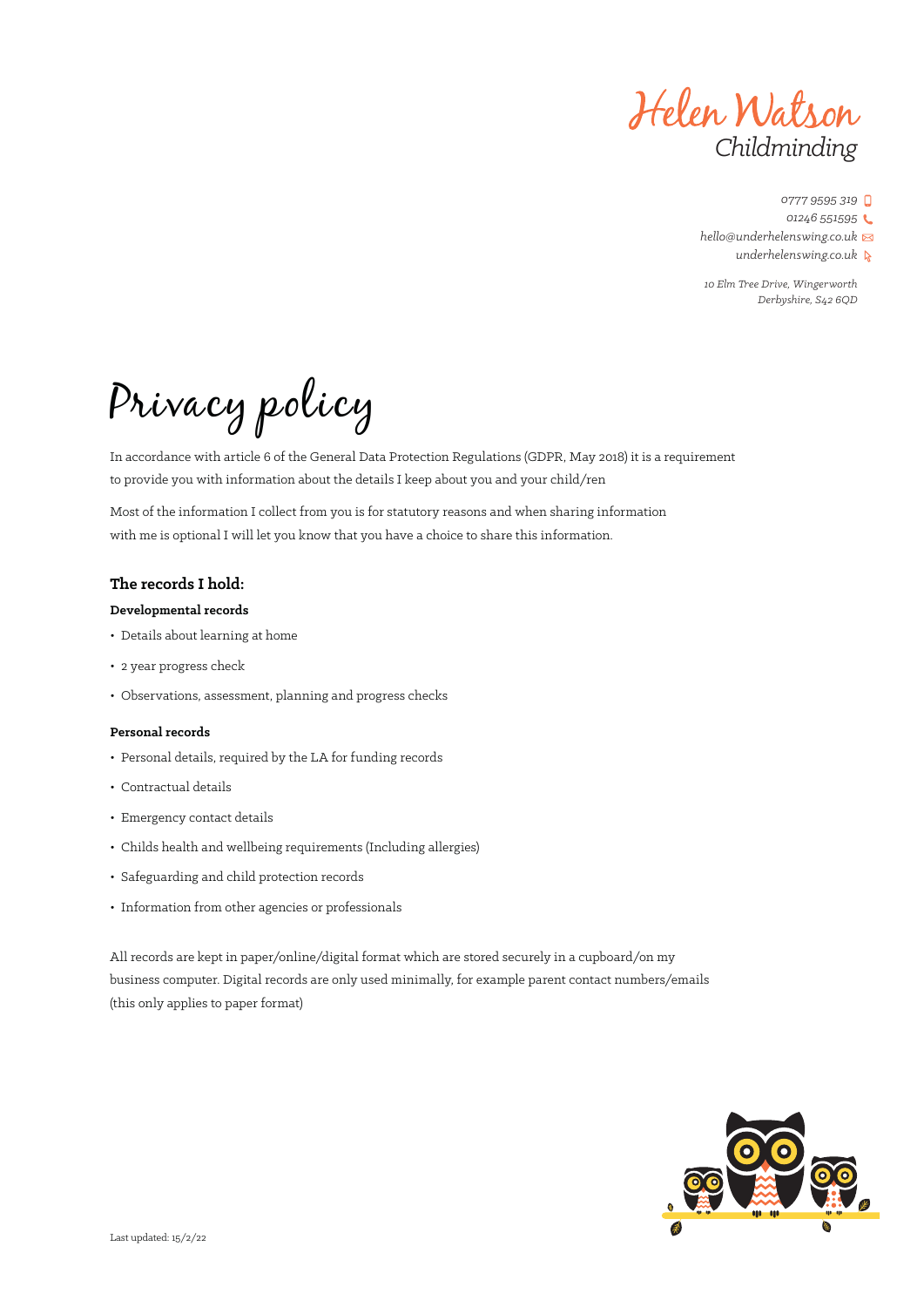

*10 Elm Tree Drive, Wingerworth Derbyshire, S42 6QD*

#### **Data sharing:**

I am required to ensure that the information I collect about you and your child/ren is treated confidentially and only shared without your permission when there is a need, for example if the child is going to be in immediate danger or safeguarding circumstances. Parental permission will be required to share any information with outside agencies such as preschool, health visitors etc.

### **How long I keep your data for:**

It is a requirement under GDPR to inform you about how long I will keep information on you and your child/ren. You will find this information in my retention policy. Upon your child leaving the setting, further information regarding data storage will be clarified in the contract termination letter.

### **How I delete your data:**

- **Digital** Files and information held in a digital format will be deleted from my computer when no longer required.
- **Paper** Files held in paper format will be handed to parents when child leaves the setting or shredded when they become no longer needed. Please see retention policy for further information.

#### **Online data processing:**

I will keep a copy of your mobile phone number and/or email for transferring information across platforms such as WhatsApp, Facebook, email or any other agreed platform. I will continue to use this method unless instructed otherwise.

#### **Deleting data:**

If a parent requires me to delete or destroy any information about their child once they have left the setting, I will discuss the information with them and explain which parts can be deleted and which information must be kept in order to comply with GDPR.

#### **How you can make a complaint:**

I am required to inform you about how you can make a complaint relating to a data breach or if you think I am not processing your data appropriately. Complaining to ofsted- email: enquiries@ofsted.gov.uk

**Phone:** 0300 123 1231

**Address:** Piccadilly Gate, Store Street, Manchester, M1 2WD

Complaining to ICO- ico.org.uk

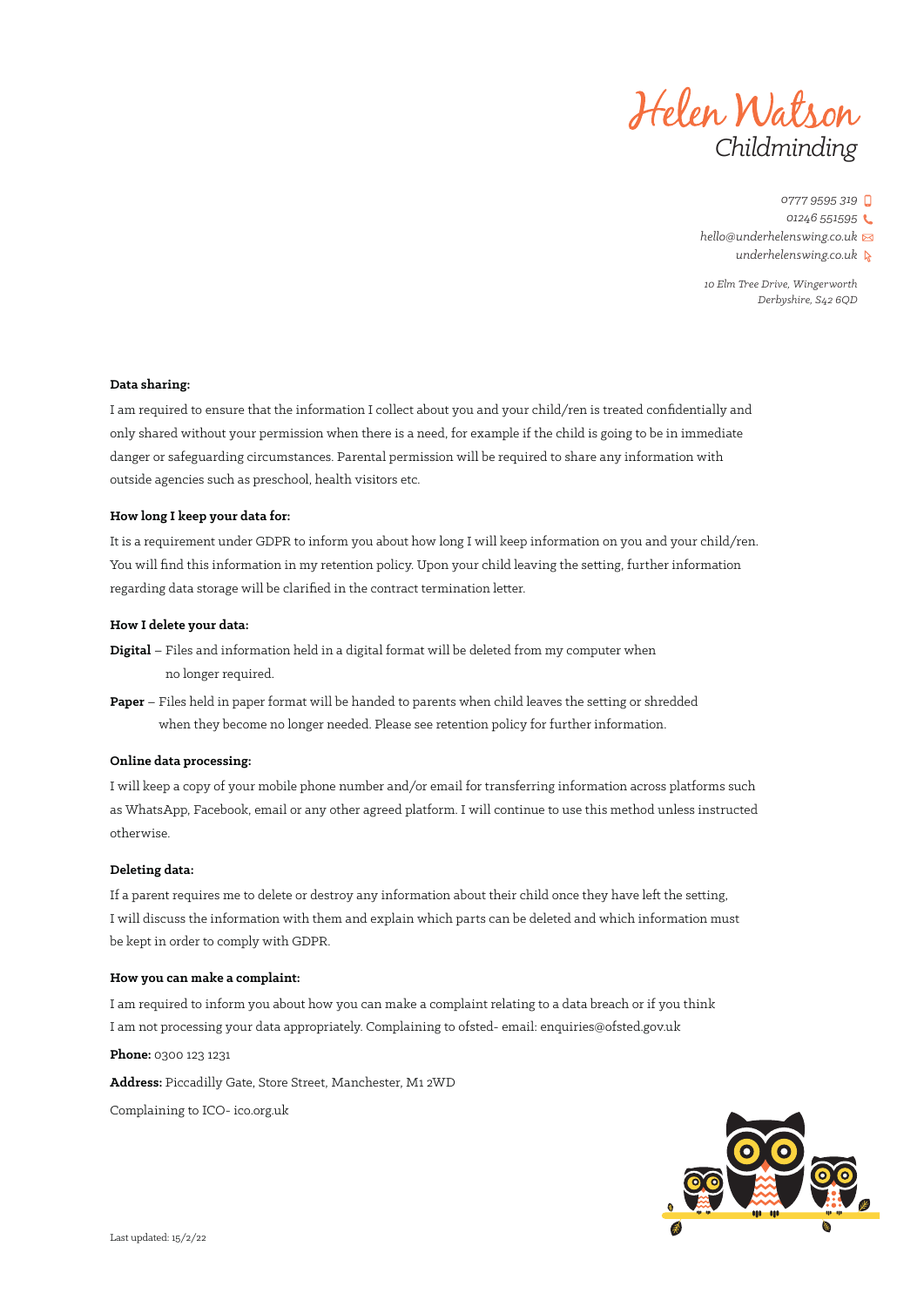Helen Watson *Childminding*

*10 Elm Tree Drive, Wingerworth Derbyshire, S42 6QD*

Retention policy

The general data protection is an EU law from May 2018. It requires us to share information with you about data retention after your child has left our setting. This new law will assist childminders in being clearer and open about personal data held. Our records should be kept to a minimum with no unnecessary data which should be checked often that they are up to date and relevant.

As childminders we have a duty to hold on to some of the data after the child has left (listed below). Any data that we are not legally required to keep will be given to you when your child leaves or will be destroyed.

I am required to be registered with the ICO and, when using digital systems, data is held securely with a password. In addition, data held in a paper format is held securely in a locked cupboard.

If my childminding services cease, any digital information I have must be printed off and stored securely, or I can continue to pay the ICO fee to store these digitally.

### **The following data will be kept in my setting until the child reaches 21 years and 3 months:**

- Accident/injury/existing injury/medication administration/illness and incidents forms
- Attendance register
- All complaints
- Concerns about a child
- Childcare contracts and termination
- All signed permission forms
- Physical intervention record
- Any emails, texts or letters relating to serious allegations
- Diaries, if relating to a safeguarding issue